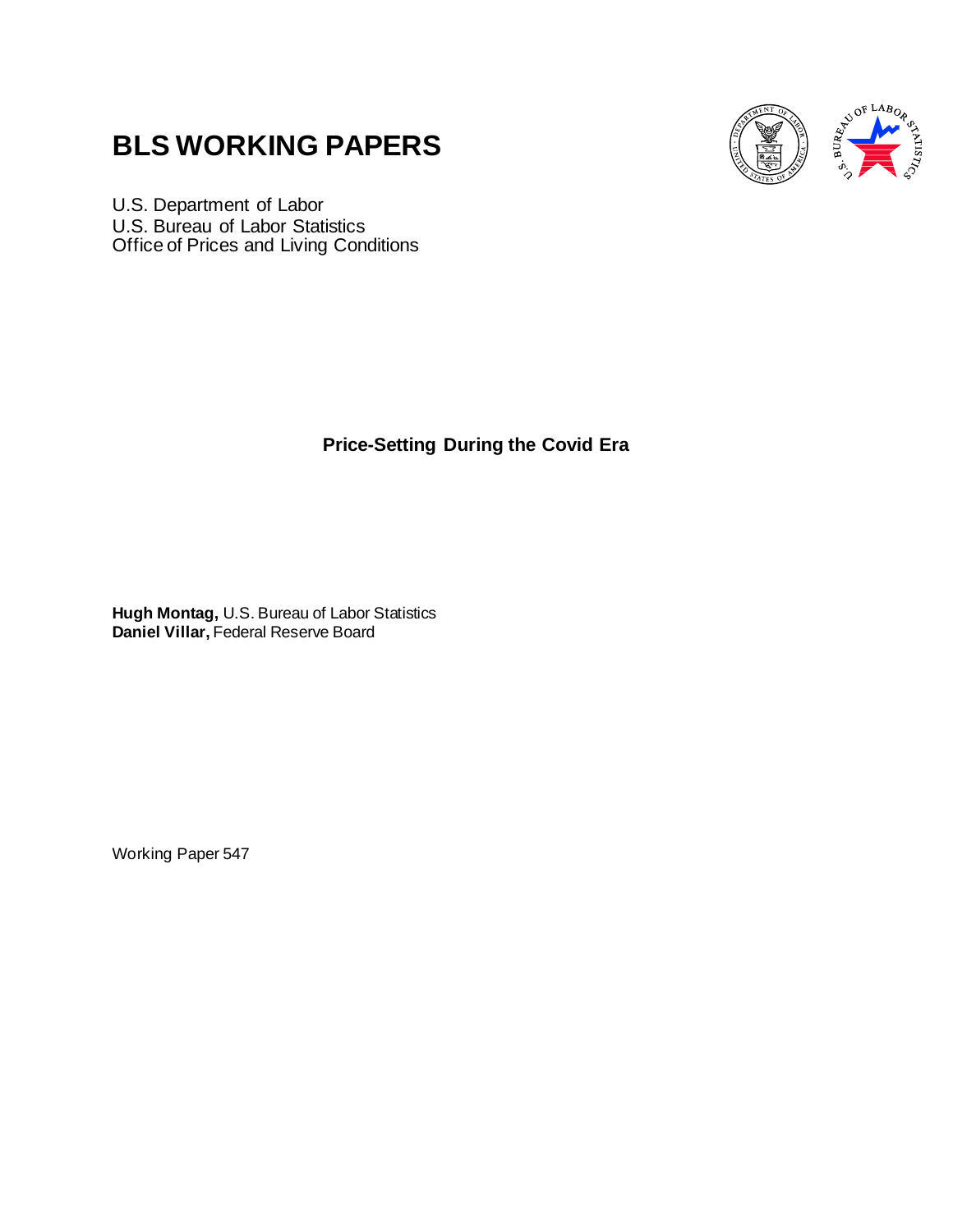# Price-Setting During the Covid Era\*

Hugh Montag and Daniel Villar Vallenas

#### Abstract

Using the micro data underlying the U.S. CPI, we document several findings about firm price-setting behavior during the Covid-19 pandemic, a period with the highest levels of inflation seen in over thirty years. We present three sets of preliminary results: 1) firms primarily adjusted to the pandemic through the intensive margin by altering the size of price changes. In contrast, the frequency of price change changed comparatively little during this period. The dispersion of price changes rose in early 2020, before falling and remaining low throughout 2021. 2) The between-sector variance of price changes rises at various points during the pandemic, which indicates the presence of sectoral shocks. We do not find a relationship between sectoral pre-pandemic flexibility and how quickly firms adjusted to economic shocks during the pandemic. 3) Changes in inflation are substantially driven by changes in the share of price increases relative to the share of price declines. The share of price increases rose in 2021 even as the absolute value of all price changes remained flat. Some of our findings are consistent with time-dependent pricing models, while other patterns are more consistent with state-dependent pricing models in a low inflation environment.

JEL Codes: D40, E31

<sup>\*</sup>The views expressed in this paper are solely those of the authors and do not reflect the opinions of the Bureau of Labor Statistics, the Board of Governors of the Federal Reserve, or the Federal Reserve System. Email: [montag.hugh@bls.org,](montag.hugh@bls.org)<daniel.villar@frb.gov>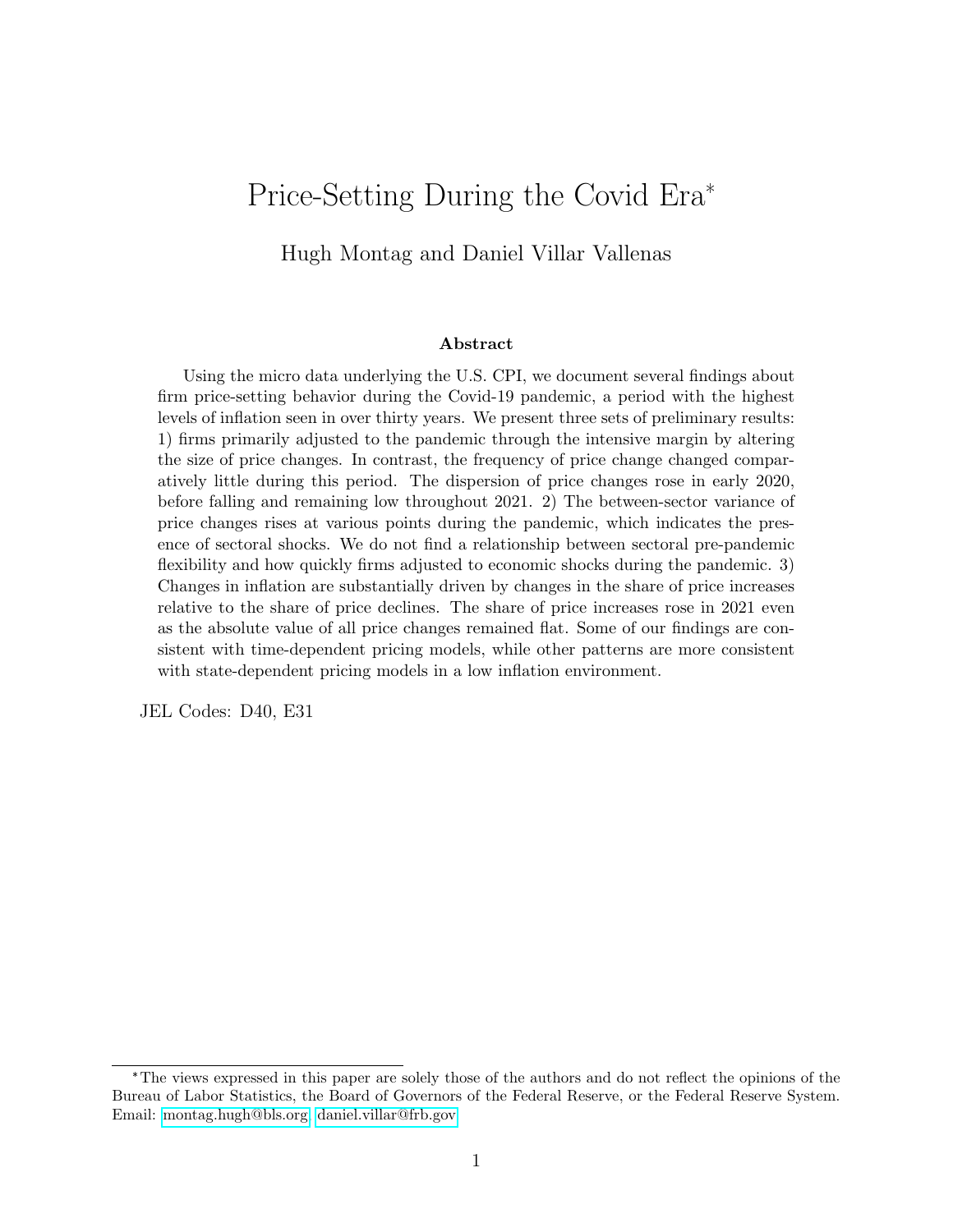# 1 Introduction

The Covid-19 pandemic has had enormous effects on activity across the economy, particularly with regards to inflation. As economic activity decline during the early portion of the pandemic, the year-on-year change in the CPI-U dropped to 0.24% in May 2020. By 2021, the economic recovery spurred the inflation rate to 7.5% as of January 2022, a rate not seen in the United States since the 1980s. These trends may continue even as the pandemic recedes, a possibility which remains concerning to policy makers.<sup>[1](#page-2-0)</sup> Firms have had to react to almost unprecedented circumstances, which creates circumstances to test various paradigms of firm behavior.

In this paper, we document facts in firm price-setting during the Covid-19 pandemic using the Bureau of Labor Statistics Research Database microdata. We examine whether firms responded to the economic shocks during and after the pandemic in a time-dependent or state-dependent fashion. Our results have significant implications for whether inflation will be persistent into the future and whether monetary policy is effective. Additionally, the Covid-19 pandemic has been characterized by strong sectoral demand shocks throughout the pandemic.[2](#page-2-1) We seek to answer questions about which specific factors were behind the differences in sectoral inflation and how firms responded to sector-specific shocks.

Researchers have extensively studied firm price-setting behavior in the past, but have been restricted to periods of low and stable inflation. In particular, papers such as Bils and Klenow [2004,](#page-22-0) Klenow and Kryvtsov [2008,](#page-23-0) and Nakamura and Steinsson [2008](#page-23-1) have used BLS data that has predominantly run from the late 1980s to the mid-2000s. However, theoretical work, such as that posed by Nakamura, Steinsson, et al. [2018](#page-24-0) and Alvarez, Beraja, et al. [2019,](#page-22-1) suggests that firms operating under a menu cost model with varying costs may have radically

<span id="page-2-0"></span><sup>1</sup>Numerous recent speeches by governors of the Federal Reserve Board and Federal Reserve Bank presidents have highlighted the attention that Federal Reserve leaders are paying to inflation. For one recent example, see Powell [2021](#page-24-1) speech at the economic policy symposium in Jackson Hole, WY.

<span id="page-2-1"></span><sup>&</sup>lt;sup>2</sup>Much of the increase in inflation in 2021 has been due to large average price increases in certain categories, especially of durable goods. Shifts in the distribution of price changes during this period can shed light on the extent to which this was due to shocks specific to those sectors.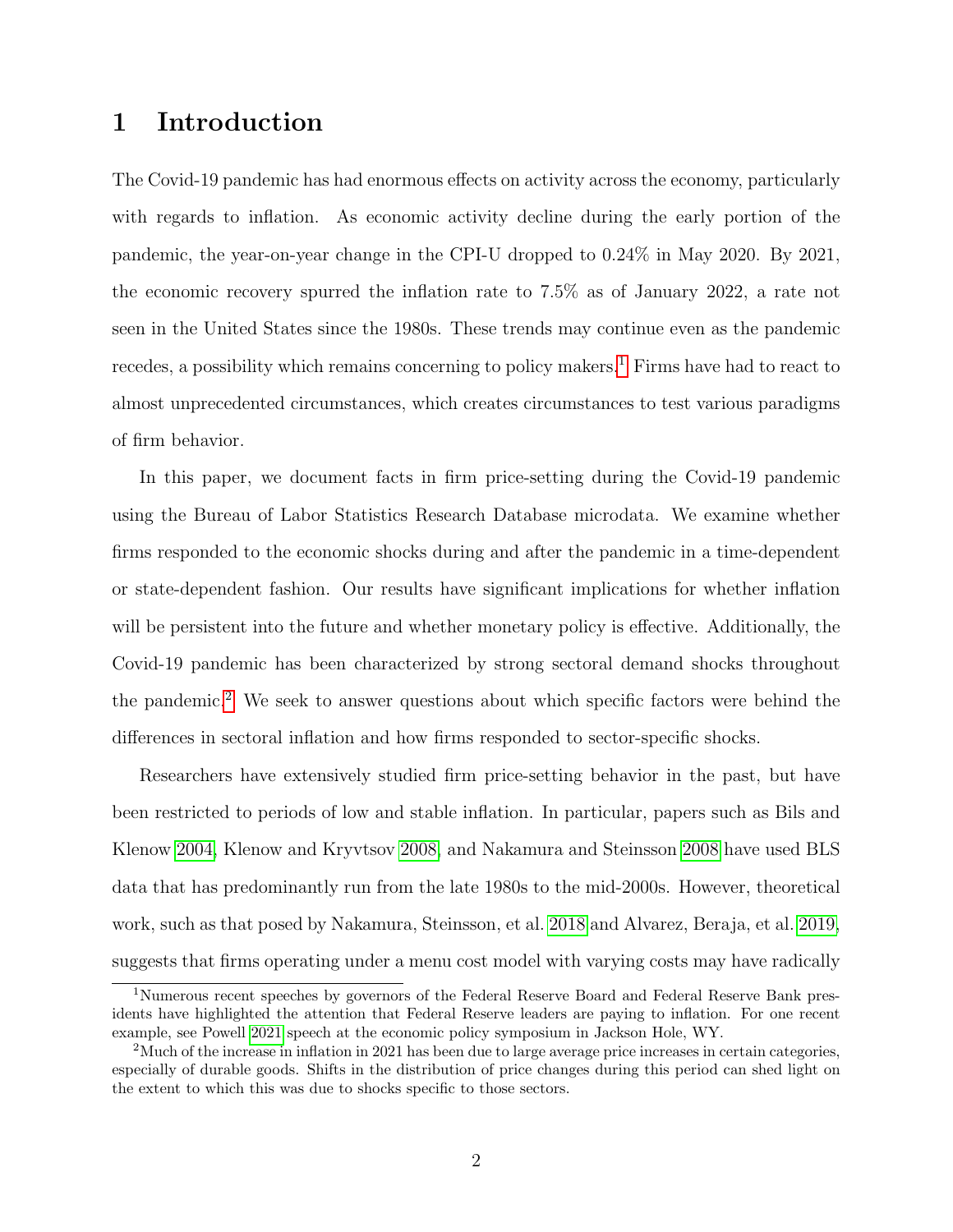different pricing behaviors in high inflation regimes compared to low inflation regimes.<sup>[3](#page-3-0)</sup> We contribute to the literature by studying how U.S. firms react to economic shocks outside of a low, stable inflation environment.

This paper presents three primary empirical findings. First, firms have primarily responded to the pandemic by adjusting the size of price changes rather than the frequency. The size of price adjustments has steadily risen through 2021 with inflation, while the frequency has stayed relatively flat throughout the entire period. We confirm this finding by constructing two counterfactual inflation rate: one with a fixed frequency of price changes and one a fixed size. We show that the the former is highly correlated with the actual inflation rate, indicating that firms adjusted through size. A Klenow and Kryvtsov [2008](#page-23-0) decomposition confirms that the intensive margin of adjustment comprises a majority of variation in inflation over the time period.

Second, we show that the pandemic induced strong sectoral shocks and that pre-pandemic sectoral characteristics affected how different firms responded to the pandemic.<sup>[4](#page-3-1)</sup> We show that there are significant differences in the frequency and size of price changes between sectors. Next, we decompose the dispersion of price changes into a within-sector and a between-sector component, and find that both rose with inflation in 2021. Finally, we find a negative relationship between the absolute value of sectoral inflation and the dispersion of price changes within a sector. We conclude this set of results by showing that there is little relationship between pre-pandemic sectoral flexibility and how firms within a sector responds in the pandemic.

Third, we show that the share of price changes that are price increases plays an important role in explaining inflation during the pandemic, particularly the rise of inflation in 2021.<sup>[5](#page-3-2)</sup>

<span id="page-3-0"></span><sup>3</sup>Alvarez, Beraja, et al. [2019](#page-22-1) in particular constructs similar price-setting statistics using Argentinian data that incorporates periods of higher inflation.

<span id="page-3-1"></span><sup>4</sup>Guerrieri et al. [2020](#page-23-2) argues that the adjustment of demand between different sectors could lead to temporarily high inflation which the central bank should allow.

<span id="page-3-2"></span><sup>&</sup>lt;sup>5</sup>Previous work such as Nakamura and Steinsson [2008](#page-23-0) and Klenow and Kryvtsov 2008 have acknowledged that price decreases make up a sizable fraction of price changes. Both Alvarez, Beraja, et al. [2019](#page-22-1) and Gautier et al. [2022](#page-23-3) find that the share of price increases is significant in explaining inflation in their analyses.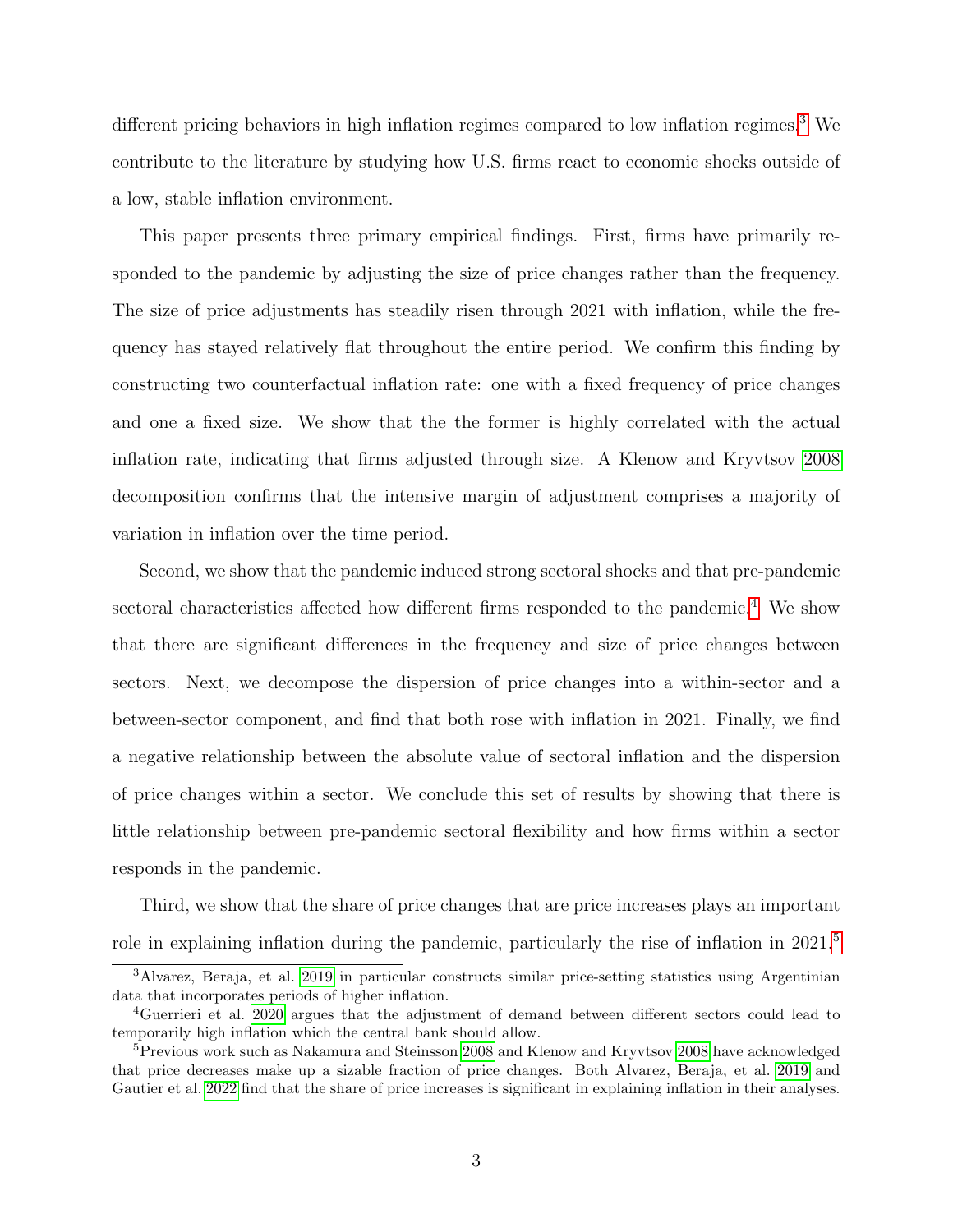Although the frequency of price changes is stable throughout the pandemic period, this aggregation masks changes in the fraction of price changes that are increases compared to decreases. We show that price decreases made up a substantial portion of price changes in the early period of the pandemic, before rapidly falling as inflation rose in 2021. We construct counterfactual inflation rates that emphasize the role of the share of price increases and show that it remains highly correlated with overall inflation. In summary, the share of price increases are a significant margin in firm price adjustment.

This paper contributes to two strands of literature, the first of which studies firm pricesetting behavior and its implications for monetary policy. Nakamura and Steinsson [2008,](#page-23-1) Klenow and Kryvtsov [2008,](#page-23-0) Vavra [2014,](#page-24-2) and Nakamura, Steinsson, et al. [2018](#page-24-0) show that prices are generally quite flexible and that firms tend to behave in a state-dependent way. However, as far as we are aware, this is the first paper that examines how firms chose to adjust their prices during the Covid pandemic. In particular, we believe that this is the first paper to use BLS pricing microdata, which covers a wide breadth of goods and services, to study the pandemic. We view Gautier et al. [2022](#page-23-3) as being similar to our paper in terms of our approach of studying price-setting trends, although their analysis stops before the pandemic.

There is a nascent, burgeoning subfield of papers looking at how households and firms reacted to the pandemic. In particular, papers such as Cavallo [2020,](#page-22-2) Diewert and Fox [2020,](#page-22-3) and Cavallo and Kryvtsov [2021](#page-22-4) study the implications of the Covid pandemic for U.S. inflation and consumer spending. Our paper is most similar to Cavallo and Kryvtsov [2021,](#page-22-4) which studies the implications for firm stockouts in pricing models. However, our paper differs by focusing on changes in price-setting behavior.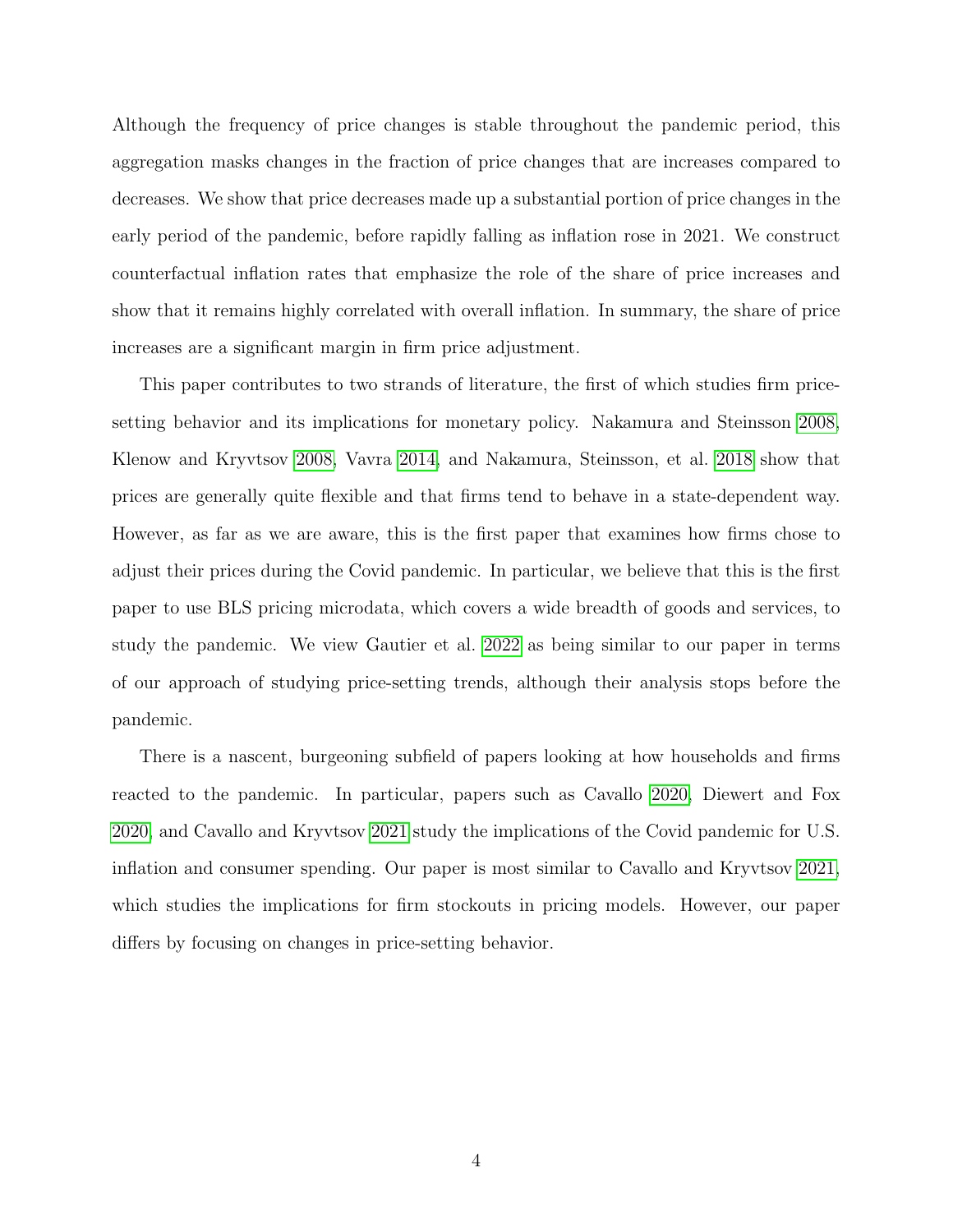### 2 Data

This paper draws upon the Bureau of Labor Statistics Consumer Price Index Research Database. This microdata, which has been extensively studied by earlier researchers, is constructed from the Commodities and Services survey (C&S) that is collected by the Bureau of Labor Statistics to identify price changes. The C&S regularly samples price quotes of about 90,000 products on a regular basis. The C&S includes most types of goods and services, but notably excludes some components such as shelter and medical insurance. This dataset has the advantages of being widely used by researchers as well as containing price quotes for about 70% of the goods and services that consumers regularly purchase. Additionally, the C&S has been collected for a long period of time, which facilitates comparisons between the Covid era and earlier periods of elevated inflation. The most prominent disadvantage of the C&S is that it only samples prices for the three largest statistical areas and for food and energy on a monthly basis. All other goods are sampled on a bi-monthly basis. We do not observe if there are multiple price changes within a month, so our results may indicate a lower bound for price changes.

We classify the sector of each good or service according to it's Elementary Level Index  $(ELI)$  as defined by the  $BLS$ .<sup>[6](#page-5-0)[7](#page-5-1)</sup> We calculate most statistics through a two-step process. First, we create a statistic for each ELI category (e.g. frequency of price changes for AA011). Second, we aggregate the statistic across ELI's by finding the weighted mean or median. We use the 2018 Consumer Expenditure Survey to construct weights based on the relative importance of different ELI's.

Many ELI's are so narrowly defined that there only a handful of price changes for a

<span id="page-5-1"></span><span id="page-5-0"></span><sup>6</sup>For example, the code AA011 corresponds to men's suits.

<sup>7</sup>The BLS organizes goods and services in the CPI by (in decreasing order of aggregation) Expenditure Class, Item Strata, and Elementary Level Index. We use the Elementary Level Index classification instead of the coarser Item Strata for two reason. First, goods and services belonging to different ELI's within the same Item Stratum may be subject to different economic shocks. Grouping these items together may give an inaccurate picture of how different sectors behave. Second, earlier papers in the literature, such as Bils and Klenow [2004,](#page-22-0) have calculated statistics at the ELI level. We follow their approach in order to facilitate comparisons with earlier results.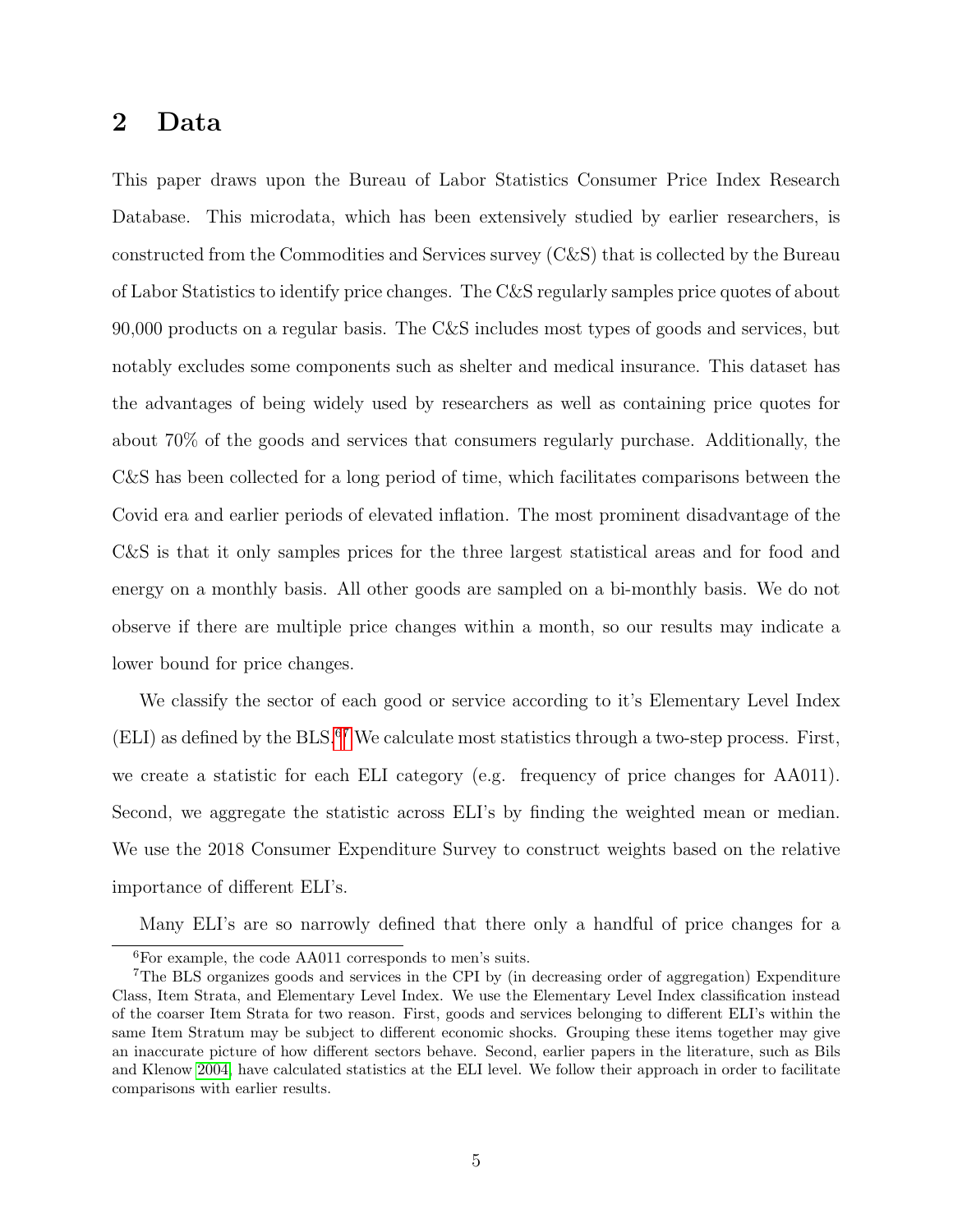given month. For higher moment statistics, such as variance, skew, or kurtosis, this paucity may make our estimates excessively sensitive. To resolve this constraint, we create a coarser classification for product types from either the first digit or the first two digits of the ELI codes.[8](#page-6-0) We refer to these classifications as the ELI1 and ELI2 categories, respectively. In this case, we would calculate the statistic by ELI1 or ELI2 and then find the weighted mean or median across categories.

There are three challenges to analyzing CPI Research Database, namely bi-monthly observations, substitution, and sales. First, a large fraction of good quotes are only sampled every two months, which poses a difficulty for estimating a monthly time series for price changes. For bi-monthly price quotes, we follow the practice of Nakamura and Steinsson [2008](#page-23-1) in assuming that the monthly probability that a price changes is constant between observations. If fraction  $f_{j,t}^{binonthly}$  of prices for ELI j change between date t-2 and t, then we assume that the fraction of prices that changed in periods t-1 and in period t is

$$
(1 - f_{j,t})^2 = 1 - f_{j,t}^{binom{bimonthly}}
$$

For other statistics, particularly those related to size or dispersion of price changes, we calculate them for monthly and bi-monthly observations separately and then combine them using a weighted average based on the number of observations.

Second, businesses often discontinue or change the quality of goods and services that are sold to consumers and thus sampled by the C&S. The C&S attempts to correct for these changes by finding another version of the good that is similar enough and performing quality adjustments. It's difficult to disentangle pricing effects and quality effects. Additionally, it's unclear if these substitutions are introduced as a result of aggregate economic effects, and what their implications are for monetary policy effectiveness. Thankfully, the BLS tracks product characteristics closely and identifies substitutions effectively.[9](#page-6-1)

<span id="page-6-1"></span><span id="page-6-0"></span><sup>8</sup>For example, "AA" corresponds to men's apparel, "A" corresponds to all apparel

<sup>9</sup>The BLS collects this information in order to account for quality changes and the introduction of new goods into its price indices. See Groshen et al. [2017](#page-23-4) for more details about the data and methodology.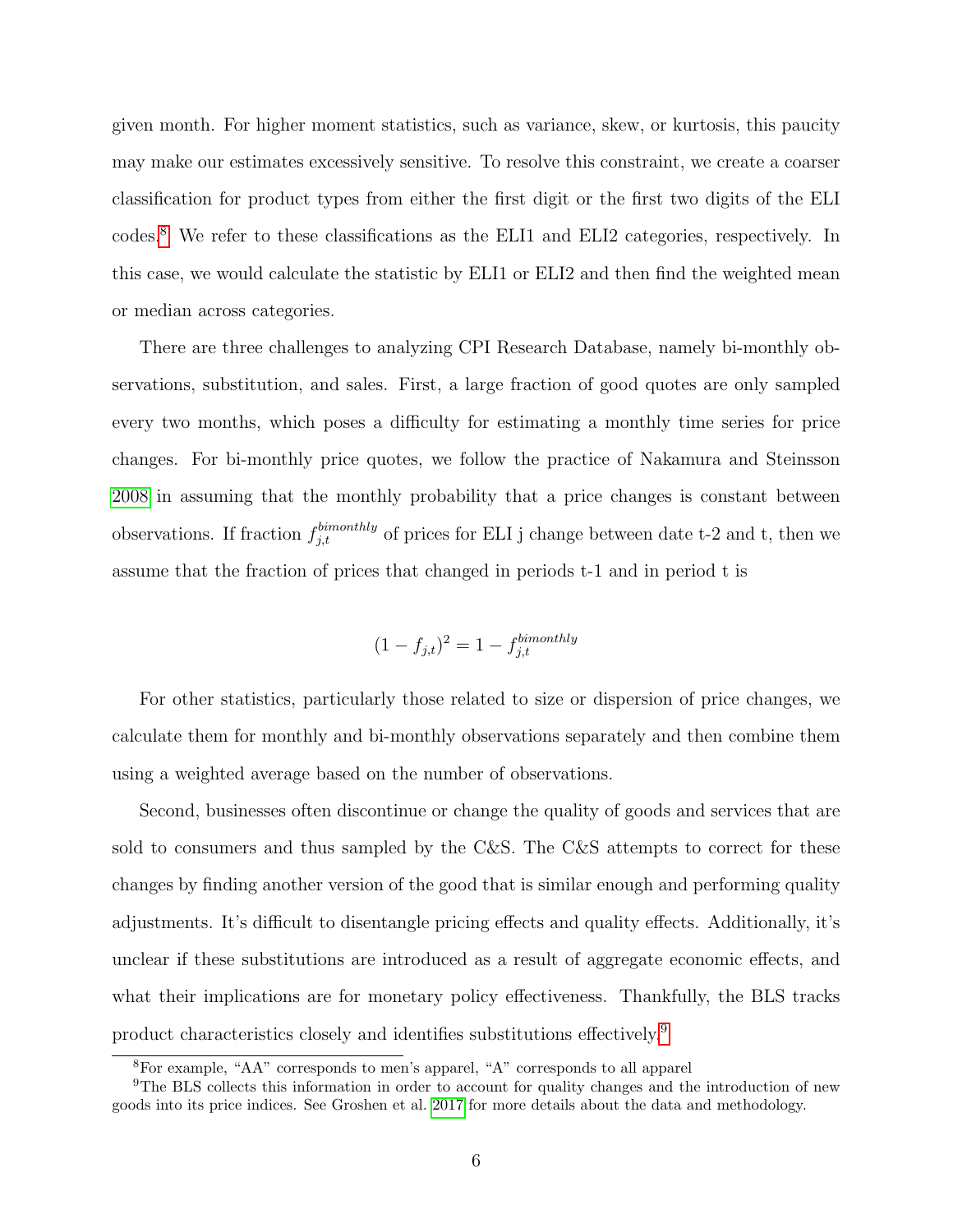Third, firms may temporarily reduce a product's price through a sale or discount, before returning it to the previous level. The research literature on price-setting generally finds that sales are transient and are not a response to aggregate economic shocks.<sup>[10](#page-7-0)</sup> We use the sales flag recorded by the C&S field agents to identify sales. While our primary analysis will exclude any price changes that are due to sales, we conduct a supplemental analysis of whether the prevalence of sales has increased during the pandemic and what its effects may have been. Following Eichenbaum et al. [2014,](#page-23-5) we drop any price changes less than  $1\%$  in magnitude in the ELI sectors they identified. Additionally, we drop any price changes that are smaller than  $0.01\%$  or larger than  $100\%$  in magnitude as outliers.<sup>[11](#page-7-1)</sup>

### 3 Frequency and Size

In this section we analyze how the frequency and the magnitude of price changes have evolved over the course of the pandemic.<sup>[12](#page-7-2)</sup> We then address how much of the variation in the inflation rate can be attributed to the intensive margin of adjustment compared to the extensive margin of adjustment. We conclude by constructing counterfactual inflation rates and studying how the the dispersion of price changes has fluctuated over the course of the pandemic.

#### 3.1 Frequency

One of the major contributions of this paper is testing whether firms have updated prices during the pandemic in a time-dependent or state-dependent fashion. These two pricing models give two quite different predictions about how businesses would set prices during the Covid-era. Given the large supply shocks throughout the pandemic, as well as shifting consumer demand as the economy closed and reopened, it seems likely that firms optimal

<span id="page-7-1"></span><span id="page-7-0"></span><sup>10</sup>For example, see Nakamura and Steinsson [2008.](#page-23-1)

<sup>11</sup>Several other papers in the price stickiness literature, such as Alvarez, Bihan, and Lippi [2016](#page-22-5) and Luo and Villar [2021,](#page-23-6) also drop small price changes in these sectors.

<span id="page-7-2"></span> $12$ We use the terms "magnitude" of price change and "absolute value" of price change synonymous.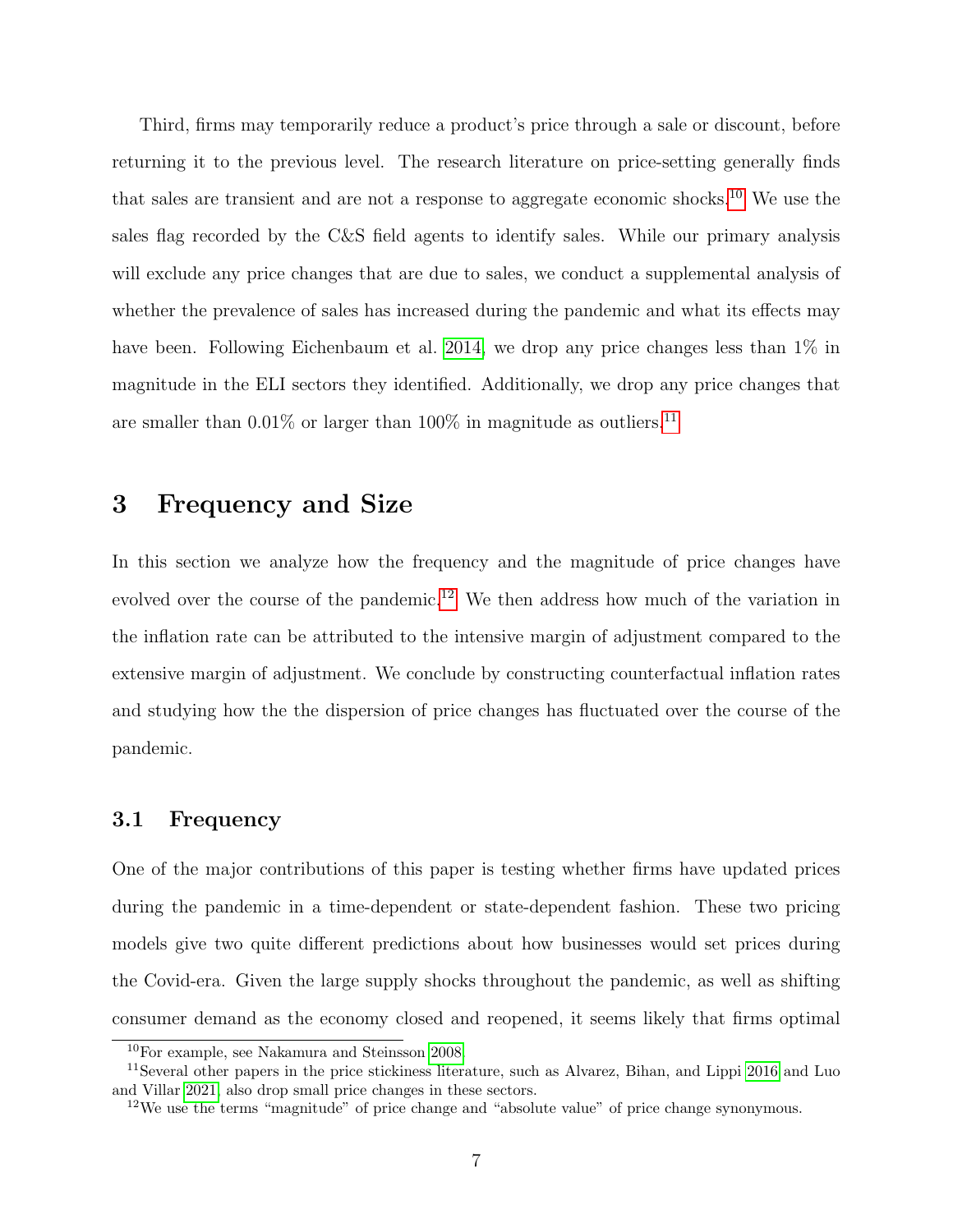prices would not be constant. Under a state-dependent model, such as a menu cost model popularized by Golosov and Lucas [2007,](#page-23-7) firms would predominantly react to these shocks by updating their prices more frequently by roughly the same magnitudes, unless inflation is at a low, stable level.[13](#page-8-0) In contrast, a time-dependent model in the style of Calvo [1983](#page-22-6) would predict that firms would respond by adjusting their prices by larger amounts. To test these predictions, we plot the frequency of price changes against the average absolute value of the size of price changes and the average size of price changes.

Figure [1](#page-29-0) displays the frequency, size, and magnitude of price changes during the Covid pandemic. We graph a further two years of data before the pandemic for comparison, while still emphasizing the pandemic period. We follow Nakamura and Steinsson [2008](#page-23-1) in emphasizing the median frequency of price changes across ELI's, as these are more representative of pricing behavior. We graph the mean size and magnitude of price changes across ELI's. We present the statistics with and without sales for comparison. When price changes due to sales are excluded, we find that the absolute value of price changes rose from about 8.4% in January 2020 before the pandemic to 9.4% in June 2020, before falling back to 8.5% for a majority of 2021. The frequency of price changes likewise rises from 11% in January 2020 to 13% in June 2020. However, the frequency of price changes began rising even before the pandemic became widespread in the United States: from December 2019 until February 2020 the frequency rose by 2 percentage points and continued to rise until April 2020. One possible explanation is that forward-looking firms became aware of the emergence of Covid-19 in early 2020. These businesses could have begun adjusting prices even before the pandemic became widespread in the U.S. Another possibility is that, as Nakamura and Steinsson [2008,](#page-23-1) the frequency of price adjustment is highly seasonal and highest in the first quarter. In either case, the frequency of price changes (without sales) continued to rise throughout 2021.

<span id="page-8-0"></span>The average size and absolute value of price changes tell conflicting stories about how

<sup>13</sup>Nakamura, Steinsson, et al. [2018](#page-24-0) and Alvarez, Beraja, et al. [2019](#page-22-1) show that the frequency of price changes is relatively insensitive to changes in inflation at low levels of inflation. However, U.S. inflation rose to historic levels in 2021.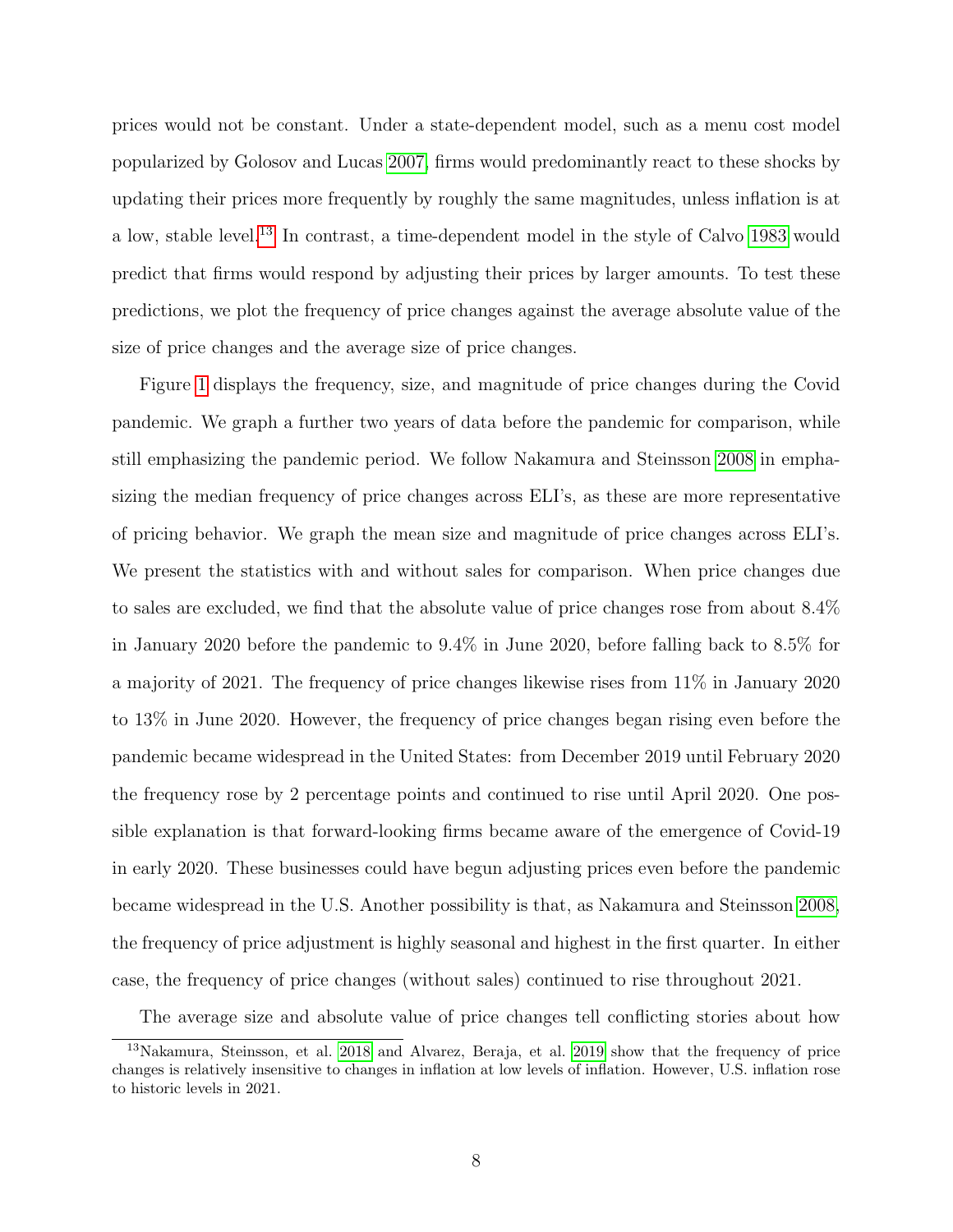firms reacted to the historically large increase in inflation during 2021. In both graphs of [1,](#page-29-0) the absolute value of price changes is relatively flat during 2021, which indicates that firms are charging their prices by roughly the same amount even as inflation pressures rise. In contrast, the average price change trebles from  $1.0\%$  in January to  $3.1\%$  in October. This discrepancy can be explained by firms increasing their prices more often in 2021 and decreasing them less often.

To further investigate the significance of the size of price changes, we evaluate whether variations in the frequency of price changes or the size of price changes play a larger role in explaining variation in inflation over the course of the pandemic. As in Klenow and Kryvtsov [2008,](#page-23-0) we view inflation as being described by  $\pi_t = fr_t * dp_t$ . We construct the inflation rate over the course the pandemic, which equals the frequency of price changes multiplied by the size of price changes. We calculate an inflation rate for each ELI category separately, and then aggregate the inflation rates together using the 2018 Consumer Expenditure weights. Because of the limitations of the data and differences between the CPI Research Database and official CPI-U,<sup>[14](#page-9-0)</sup> we construct our own inflation metrics from the CPI Research Database.

We construct two counterfactual inflation rates to illustrate the role of frequency and size in determining aggregate inflation. The first counterfactual inflation is the case where the frequency of price changes is held constant at the January 2020 level, while the size of price changes varies. The second counterfactual inflation is where the size of price changes is held constant at the January 2020 level while frequency is permitted to vary. We refer to these two measures as the fixed frequency inflation and the fixed size inflation, respectively. The equations for these are

$$
\pi_t^{freq} = \bar{f}r \cdot dp_t
$$

$$
\pi_t^{size} = fr_t \cdot \bar{dp}
$$

<span id="page-9-0"></span><sup>&</sup>lt;sup>14</sup>Among other differences, the CPI-U contains shelter, while our dataset does not.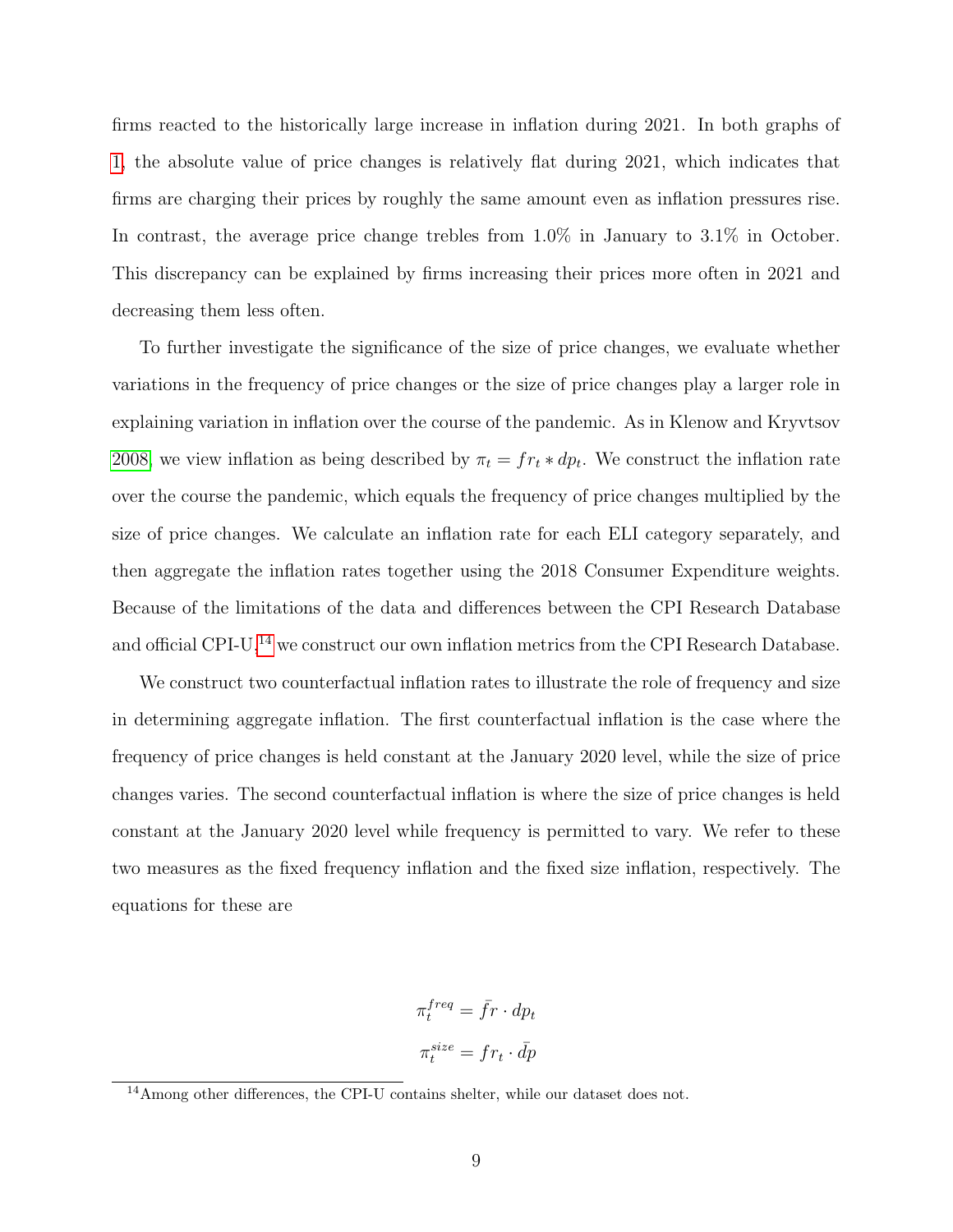Figure [2](#page-30-0) plots our inflation rate and the two counterfactual inflation rates against each other. Our measure of month-on-month inflation is quite volatile, particularly in mid-2020 as the economy contracts in the face of Covid-19. The fixed-frequency counterfactual inflation, where the size of price changes fluctuates, tracks the inflation rate quite closely. In contrast, the fixed size inflation rate varies insignificantly over the entire course of the pandemic, even during the high-inflation period of 2021.

To further test the result, table [1](#page-25-0) calculates the correlation between all three inflation series from March 2020 onward. The fixed frequency inflation rate is highly correlated with the overall inflation rate, while the fixed size inflation rate actually has a negative correlation. State-dependent models, where firms select when to change prices, would have difficulty explaining variation in the inflation rate over the course of the pandemic. While some menu cost models (Nakamura, Steinsson, et al. [2018,](#page-24-0) Alvarez, Beraja, et al. [2019\)](#page-22-1) mainly adjust inflation through the size of price changes, these results hold mainly in a low-inflation environment with weak aggregate shocks. However, the U.S. economy during the pandemic has been characterized by dramatic aggregate shocks and an elevated rate of inflation, particularly in 2021.

We confirm our results regarding the relevance of the extensive margin of adjustment compared to the intensive margin by conducting the Klenow and Kryvtsov [2008](#page-23-0) decomposition of inflation variation into the two components. We limit our analysis to the post-March 2020 period in order to focus on how firms responded during the pandemic. The analysis is

$$
var(\pi_t) = \underbrace{var(dp_t) \cdot \bar{fr}^2}_{\text{Intensive Margin}} + \underbrace{var(fr_t) \cdot d\bar{p}^2 + 2\bar{f}r \cdot d\bar{p} \cdot cov(fr_t, dp_t)}_{\text{Extensive Margin}}.
$$

Table [2](#page-25-1) displays the decomposition of inflation variance between intensive and extensive. As in Klenow and Kryvtsov [2008,](#page-23-0) the intensive margin of adjustment explains a lion's share of the inflation variance, with the extensive margin playing a minor role. The extensive margin is slightly more significant if we include sales. This fact can be explained by the fact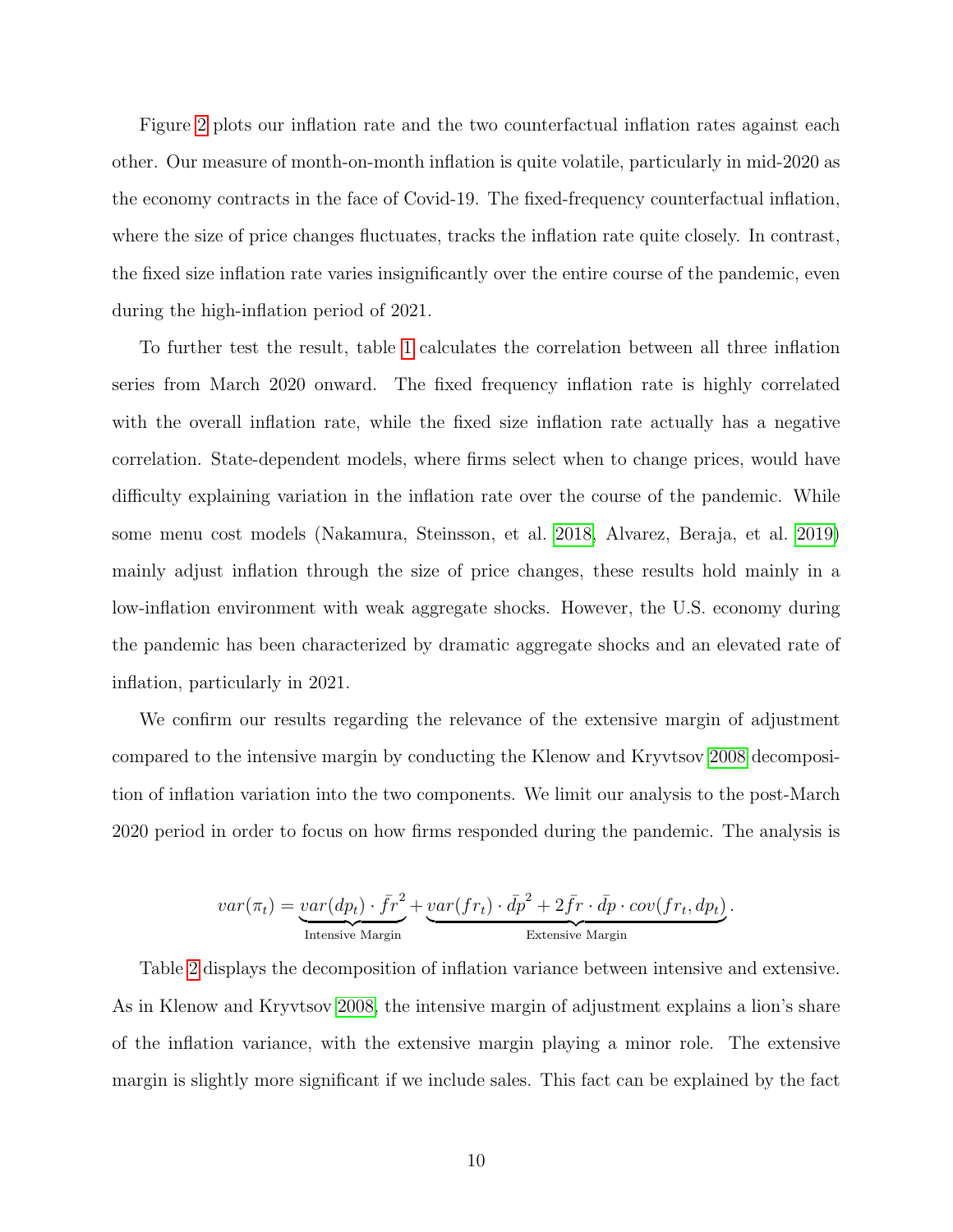that firms can adjust their prices more frequently if we incorporate sales. We interpret these results as supporting a time-dependent model of pricing.

#### 3.2 Dispersion

Higher order moments can be informative for determining firm behavior and the effectiveness of monetary policy. Alvarez, Bihan, and Lippi [2016](#page-22-5) and Alvarez, Borovičková, and Shimer [2021](#page-22-7) derive measures of real cumulative effects of monetary policy from the variance and kurtosis of firm price changes. In contrast, Luo and Villar [2021](#page-23-6) focuses on how the skew of price changes can be informative for describing a complicated menu cost model. If the dispersion of pric changes falls in a particular period, then that fact would suggest that firms are adjusting their prices in the same manner in response to an aggregate shock. In contrast, a rise in price change dispersion could either reflect firms reacting to private information about the nature of the pandemic, or the role of sector-specific shocks.

We construct two measures of dispersion: the standard deviation of price changes and the interquartile range. In both cases we construct the price change statistic at the ELI2 level, and then find the weighted means across ELI2's. These measures thus reflect the within-ELI dispersion in price changes. We smooth the resulting time series using a three month moving average and plot the result in graph [3.](#page-31-0) We find that the dispersion of price changes began rising sharply in March 2020, likely as a response to the pandemic, and remained high for much of 2020. However, even in late 2020 before the economy fully reopened, the dispersion of price changes began trending down and remained flat throughout 2021. These results indicate that firm-specific shocks played its most significant role early in the pandemic, and that the elevated inflation period of 2021 can best be represented as specific sectoral or aggregate shocks. Additionally, the decline in dispersion supports a state-dependent model of firm price-changing. In this scenario, a rise in inflation pushes more firms to make positive price changes and fewer firms to make negative price changes. As a result, dispersion within each ELI2 falls even as prices rise.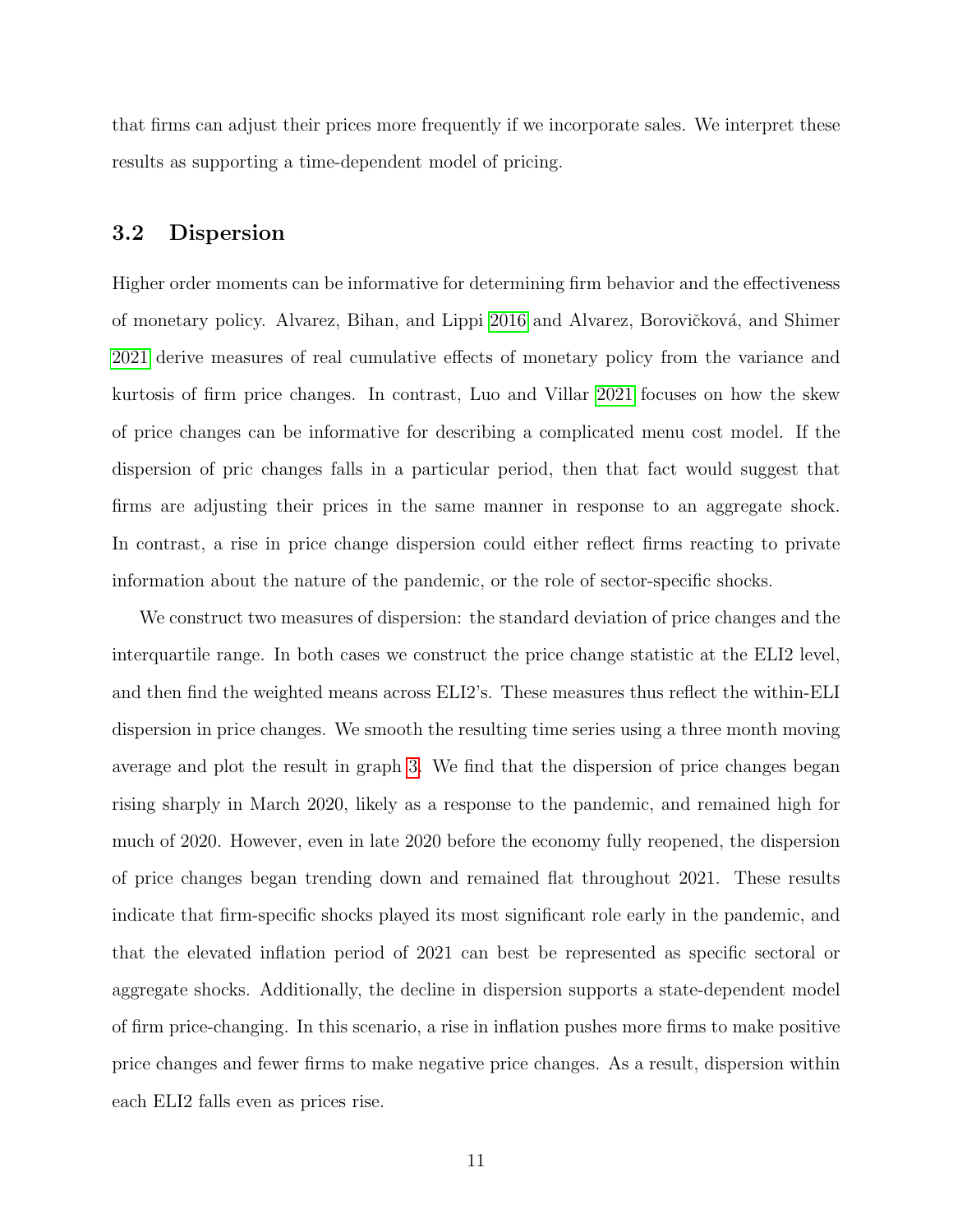### 4 Sectors

This section investigates how sectoral differences can affect firm price-setting decisions by addressing two research questions. First, we study the role of sectoral shocks compared to aggregate shocks. Second, we test whether more flexible sectors have reacted more quickly to the pandemic and subsequent elevated inflation.

#### 4.1 Sectoral Shocks

Sectoral shocks and frictions can have macroeconomic effects. Guerrieri et al. [2020,](#page-23-2) in particular, argue that an adjustment of demand between different sectors, in an economy subject to wage, price, and labor reallocation frictions, can lead to temporarily high inflation that the central bank should optimally allow. Whether the current increase in inflation is due to a sectoral reallocation or an aggregate rise in demand is therefore crucial to determine the appropriate stance of monetary policy.

We begin by presenting statistics on broad sectors over the course of the pandemic. For the purpose of legibility, we aggregate all ELI categories to the first digit of their ELI code.[15](#page-12-0) These ELI1 codes cover general categories of consumer expenditure such as food and beverages, housing, and transportation. We begin by calculating the frequency, size, and absolute value of price changes for each individual ELI category and data. As before, we disregard any price changes due to sales. Following that, we use the ELI1 2018 CE weights to calculate the median frequency of price changes and mean sizes and absolute values of price changes. Figure [4](#page-32-0) presents the statistics by ELI1 side by side from 2019 until the present.

Firms in different sectors have disparate price-setting behaviors, both during the pandemic and prior to it. The prices of apparel goods, for instance, were frequently updated even before the pandemic. The price change frequency rose from 30% in February 2020 to a peak of 39% in August 2020, before declining afterwards. In contrast, the size of price adjustment

<span id="page-12-0"></span><sup>&</sup>lt;sup>15</sup>For example, the Elementary Level Index for Men's Suits (AA011) is mapped onto the ELI1 category "A", which contains all apparel goods.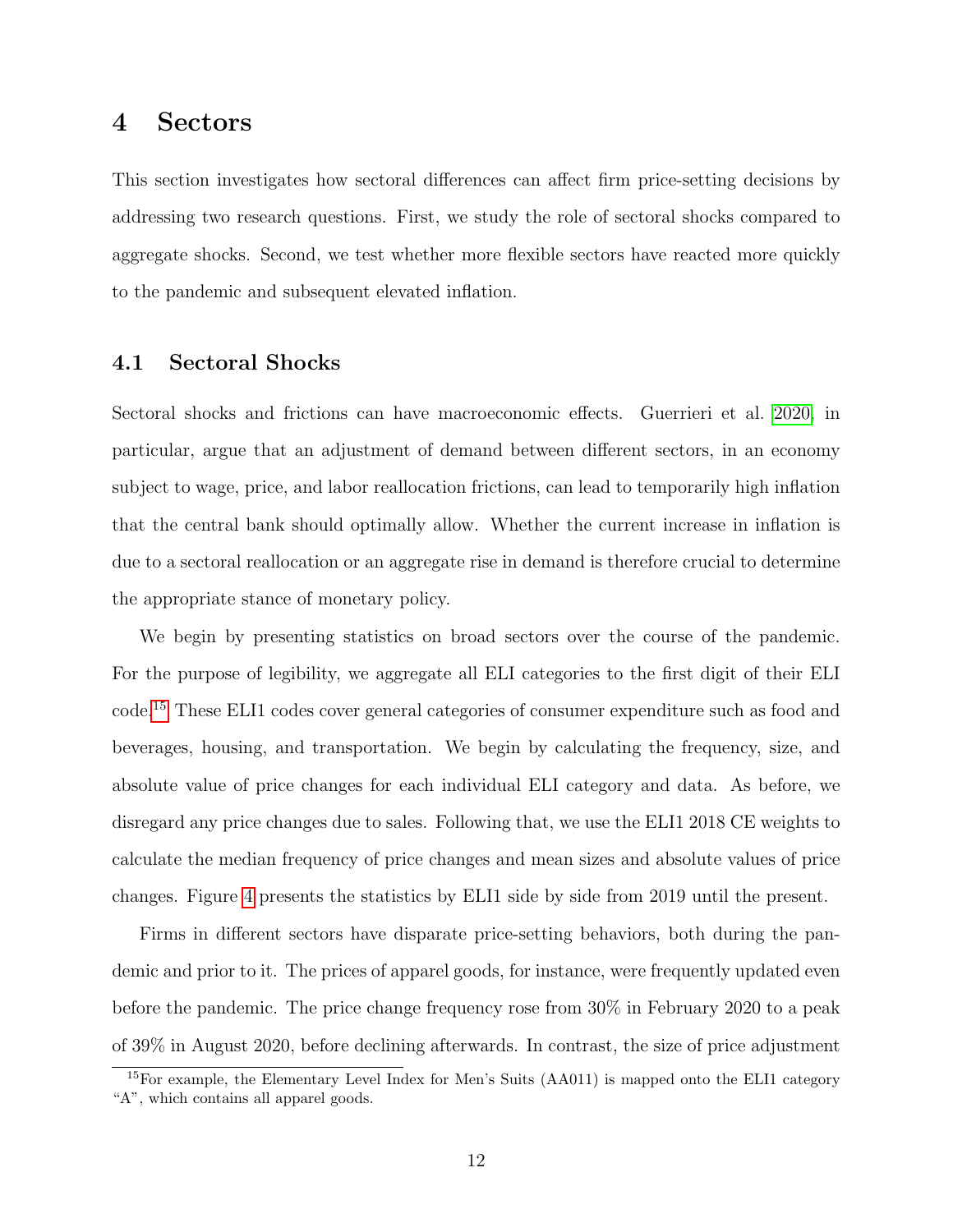wildly fluctuates between price increases and price decreases while the absolute value of the changes stays relatively flat. These facts suggest that firms that sell apparel goods make most of their adjustment through deciding whether to increase or decrease prices.<sup>[16](#page-13-0)</sup>

In the transportation sector, firms selling goods and services  $17$  adjust their prices quite frequently, even before the pandemic. However, there the size and absolute value of price change is quite small and steady. In early 2021 firms reacted to the supply shocks by updating their prices by larger amounts, which could reflect a negative supply shock. These contrasts with the apparel sector suggest not only that different sectors face different frictions in how they set prices, but the that sector-specific shocks may have played a significant role. Given how little variation there is in the absolute value of price changes<sup>[18](#page-13-2)</sup>, a menu cost model with large sectoral shocks may be able to explain this graph the best.

The rise and fall of the dispersion of price changes in figure [3](#page-31-0) reflect a mix of sectoral and idiosycnratic shocks. If the dispersion of price changes was primarily due to strong sectoral shocks, such as a decline in demand for services in 2020, then we would expect to see the within-sector dispersion decline and the between-sector dispersion rise. In order to measure the role of sectoral forces as opposed to idiosyncratic shocks more carefully, we decompose the variance in price changes into a between-sector and within-sector component for each date. The equation for this breakdown is

$$
var(dp_{i,j,t}) = \sum_{j}^{J} \sum_{i}^{I_j} (dp_{i,j,t} - \bar{dp}_t)^2 = \underbrace{\sum_{j=1}^{J} \omega_j Var(\hat{dp}_{i,j,t})}_{Within-Section} + \underbrace{\sum_{j=1}^{J} \omega_j (dp_{j,t} - \bar{dp}_t)^2}_{Between-Section}
$$

where i corresponds to a specific good or service,  $j$  corresponds to an ELI2 category, t denotes a time period, and  $dp_{i,j,t}$  is the change in log prices for product i in sector j at time

<span id="page-13-0"></span><sup>&</sup>lt;sup>16</sup>The fluctuates in the size of price changes could be explained by a simple menu cost model with a small region of in action due to insignificant updating costs.

<span id="page-13-2"></span><span id="page-13-1"></span><sup>&</sup>lt;sup>17</sup>Examples of Elementary Level Indices in the transportation ELI1 category are new vehicles and gasoline

<sup>18</sup>With the exception of the Education and Communications ("E") ELI1 category, which saw large fluctuations in the magnitude of price changes as workers shifted towards working from home in greater numbers.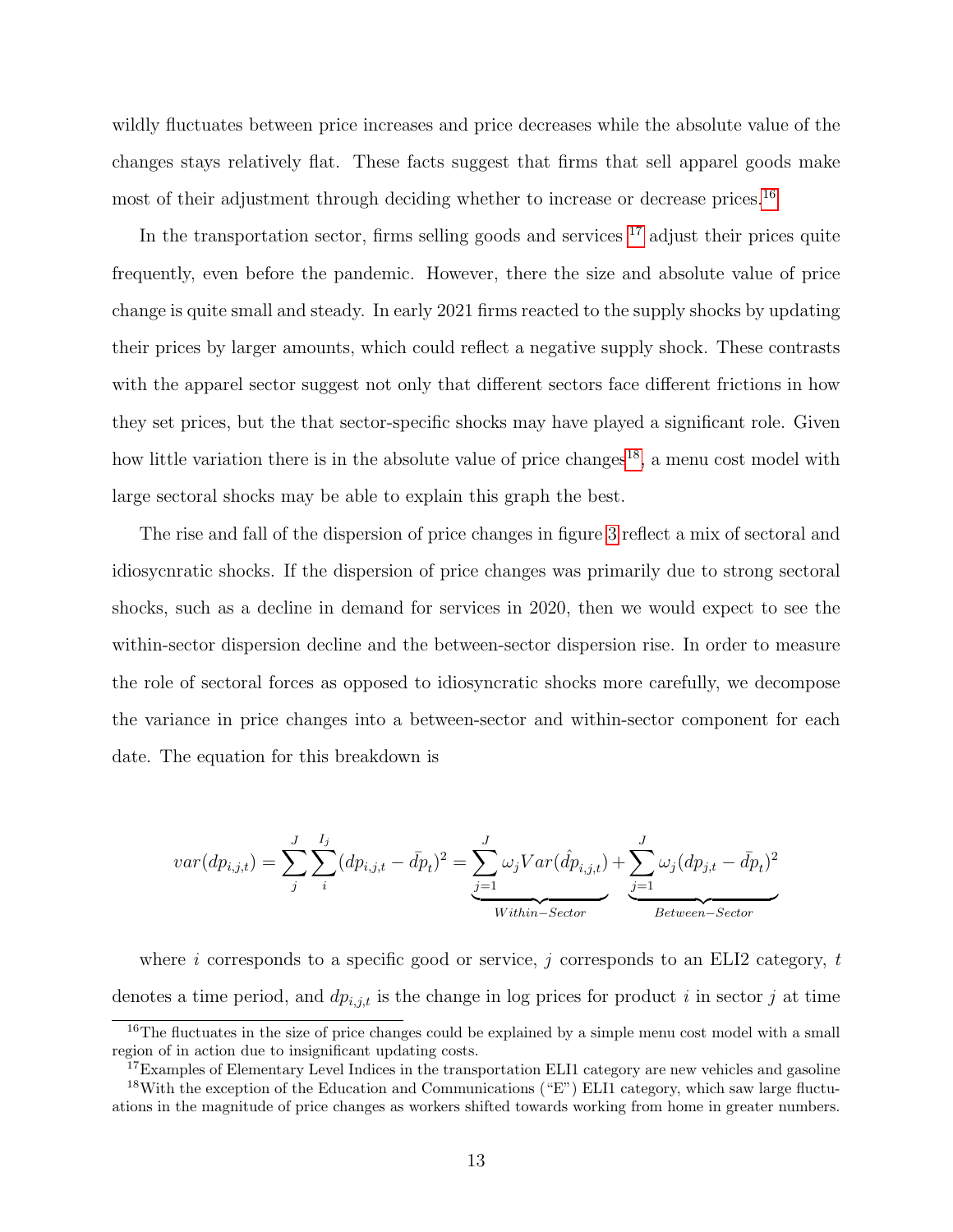t.  $\omega_j$  is the weight on ELI2 category j, and  $Var(\hat{dp}_{i,j,t})$  denotes the variance of prices within ELI2 sector *j*. We define ELI2 categories as the first two characters of an ELI  $^{19}$  $^{19}$  $^{19}$ . We perform this analysis by ELI2 instead of ELI because ELI's are defined as rather narrow categories. Many ELI's only contain a couple dozen price observations per month, and only a small minority of those may reflect price changes. In these cases, there may not be a sufficient number of price changes to accurately estimate the variance. ELI2 categories are sufficiently broad to contain enough price changes each period to estimate the variance, while also being fine enough to permit meaningful comparisons between sectors. Because the terms in the decomposition contain the size of price changes in percent and squares, the within-sector and between-sector components are described in units of percent-squared. We calculate the within-sector and between-sector dispersion as defined above for each period and display the results in figure [5.](#page-33-0)

The within-sector dispersion of price changes is an order of magnitude larger than the between-sector dispersion, which indicates that idiosyncratic shocks play a markedly larger role than sectoral.[20](#page-14-1) To the extent that ELI2 categories are broadly defined and that firms throughout the U.S. in the same sector nevertheless face a variety of different incentives, the importance of within-ELI2 dispersion is not surprising. Additionally, both dispersion components regularly fluctuate even pre-pandemic, possibly as a result of seasonal forces.<sup>[21](#page-14-2)</sup>

Both components of dispersion rise suddenly in two periods: the early portion of the pandemic in Spring 2020 and the second half of 2021 as inflation began to rise. In the former case, the sudden impact of the pandemic and lockdowns could have pushed some sectors to sharply cut prices (e.g. such as airlines), while others found themselves suddenly in high demand. In the latter case, a rise in between-ELI2 variance could reflect the fact that some

<span id="page-14-0"></span><sup>&</sup>lt;sup>19</sup>For example, the Elementary Level Index for Men's Suits (AA011) is mapped onto the ELI1 category "AA", which contains all men's apparel goods.

<span id="page-14-1"></span><sup>&</sup>lt;sup>20</sup>We have rerun this decomposition defined at the ELI level instead of the ELI2, and obtained a similar magnitude of difference.

<span id="page-14-2"></span><sup>&</sup>lt;sup>21</sup>Nakamura and Steinsson [2008](#page-23-1) documents that the frequency of price changes is highly seasonal, particularly in sectors such as Apparel that regularly introduce new products. Seasonal price-dispersion could represent differential demand shocks over the course of the year.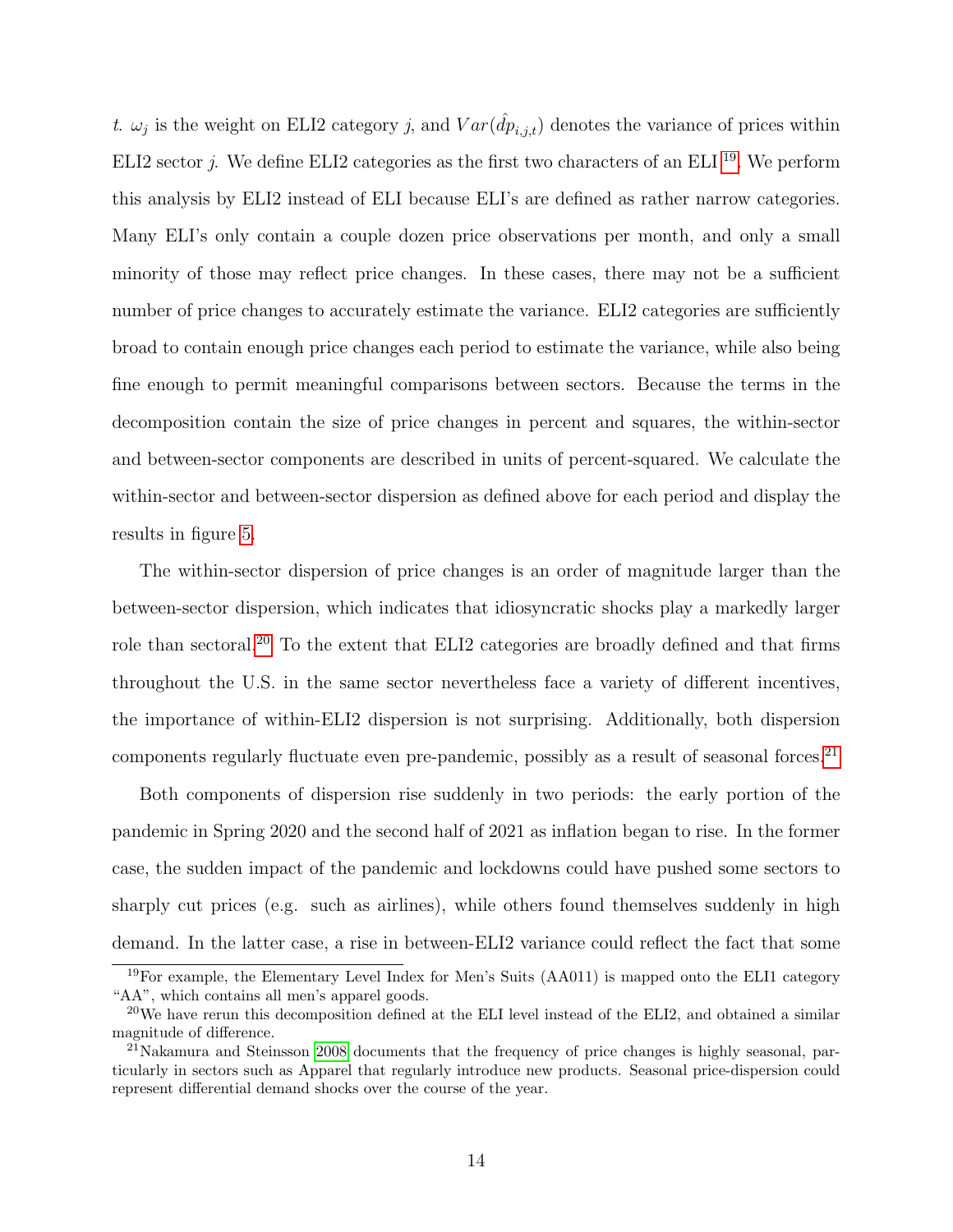sectors of the economy were more constrained by supply shocks than others, and that early inflation was uneven. These results further the support the work of authors such as Guerrieri et al. [2021,](#page-23-8) who are concerned with how monetary policy should react if there are asymmetric shock son sectors. However, the fact that the within-ELI2 component of dispersion rose runs counter to the prediction of many menu cost models, [22](#page-15-0) which prediction the dispersion of price changes to fall as inflation rises. If all firms within a sector are jointly hit by a negative sectoral shock, then there should be impetus on them to rise their prices in tandem. As a result, all firms that choose to change their prices choose to increase their prices by similar amounts, and the dispersion of price changes falls.

#### 4.2 Sectoral Regressions

Time-dependent and state-dependent models make different predictions about the dispersion of price changes after a shock to demand. The Calvo model, for instance, predicts that the dispersion of price changes will rise following such a shock, while a menu cost model predicts that the dispersion will fall. We test these two models by regressing dispersion on sectoral inflation. On the left-hand side is the dispersion of price changes for a specific ELI2 sector and date, and the right hand-side contains the inflation rate for that specific ELI2 sector.<sup>[23](#page-15-1)</sup> We calculate the ELI2-specific inflation rates from the CPI-research database using the frequency of price changes and the size of price changes. Our approach mimics the decomposition of inflation put forth in Klenow and Kryvtsov [2008.](#page-23-0) The regression specification is

$$
\sigma_{j,t} = \alpha + \beta \pi_{j,t} + \delta_j + \varepsilon_{j,t}
$$

where j refers to an ELI category,  $\sigma_{j,t}$  is standard deviation of price changes within an ELI-date,  $\pi_{j,t}$  refers to the month-on-month inflation rate for ELI j, and  $\delta_j$  refers to ELI fixed effects. We smooth the regressions variables over several months, in order to reduce

<span id="page-15-1"></span><span id="page-15-0"></span><sup>22</sup>See papers such as Luo and Villar [2021](#page-23-6) for more detail.

<sup>&</sup>lt;sup>23</sup>We conduct our analysis using ELI2 categories, instead of ELI, to ensure that have a sufficient number of observations each period to reliably estimate the standard deviaiton of price changes.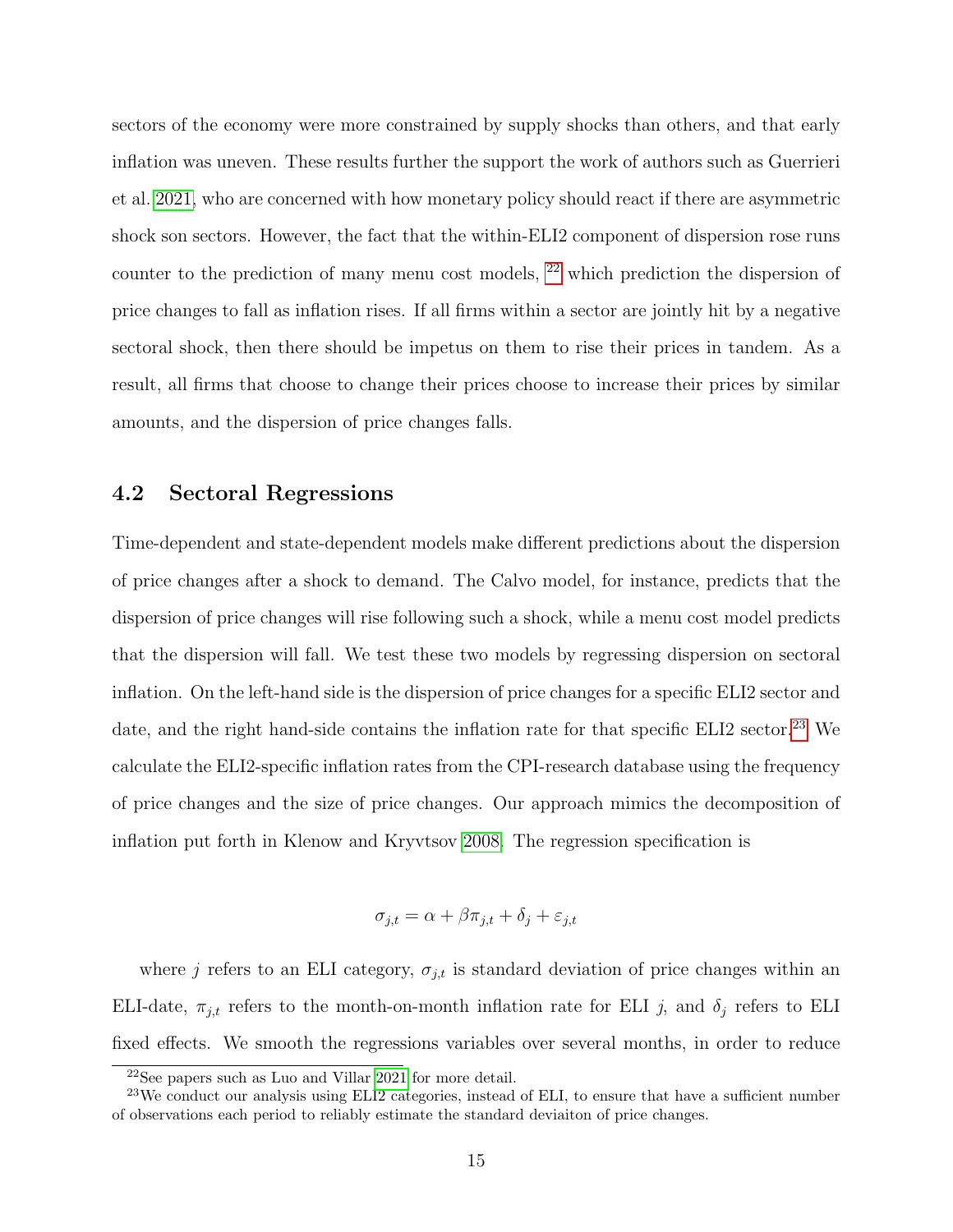the influence of noise coming from sampling variation.

Table [3](#page-26-0) displays the result. In columns (1) and (2) we find no relationship between the ELI2-specific inflation rate and the dispersion of price changes during the Covid pandemic. One possibility is that the limited time-span of our analysis means that our regression is underpowered.[24](#page-16-0) However, a simple menu cost model predicts that the dispersion of price changes falls if inflation is high or if there is deflation. In the former case, firms move out of the inaction region on the right and almost uniformly increase prices. In the latter case, firms move out of the inaction region on the left and decrease prices instead. In both cases the dispersion of price changes falls. The Covid pandemic has been characterized by unusually low and high inflation in different periods, so our results may capture both effects. Therefore, we rerun the analysis above by regression the standard deviation of price changes (within an ELI2-date) on the absolute value of sectoral inflation and present the result in columns (3)- (5). Contrary to the menu cost predictions, we find that the dispersion of price changes rises as the absolute value of inflation rises, not declines. Adding ELI fixed effects or the official CPI-U inflation rate weakens but does not eliminate this relationship. For robustness, we rerun our analysis on the pre-Covid period, which runs from January 1988 to February 2020 and display the results in table [4.](#page-27-0) We confirm that there is a positive relationship between the absolute value of inflation and the dispersion of price changes, which provides support for a time-dependent, Calvo-style model of firm pricing.[25](#page-16-1) Further work will need to be done to investigate the implications of this result for menu cost models.

Next, we turn to the role of price flexiblity during the pandemic. As Nakamura and Steinsson [2010](#page-24-3) note, there is considerable variation in sectoral price setting flexibility, and thereby pricing frictions. Given that the Covid pandemic and subsequent recovery has been characterized by large aggregate shocks, we study whether flexible firms have reacted more quickly to changes in aggregate inflation. Our regression specification is

<span id="page-16-1"></span><span id="page-16-0"></span><sup>24</sup>We rerun our analysis on a longer span of data below in order to increase the power.

<sup>&</sup>lt;sup>25</sup>The coefficient on inflation becomes statistically significant and negative, which offers further evidence that our analysis on the Covid period was underpowered.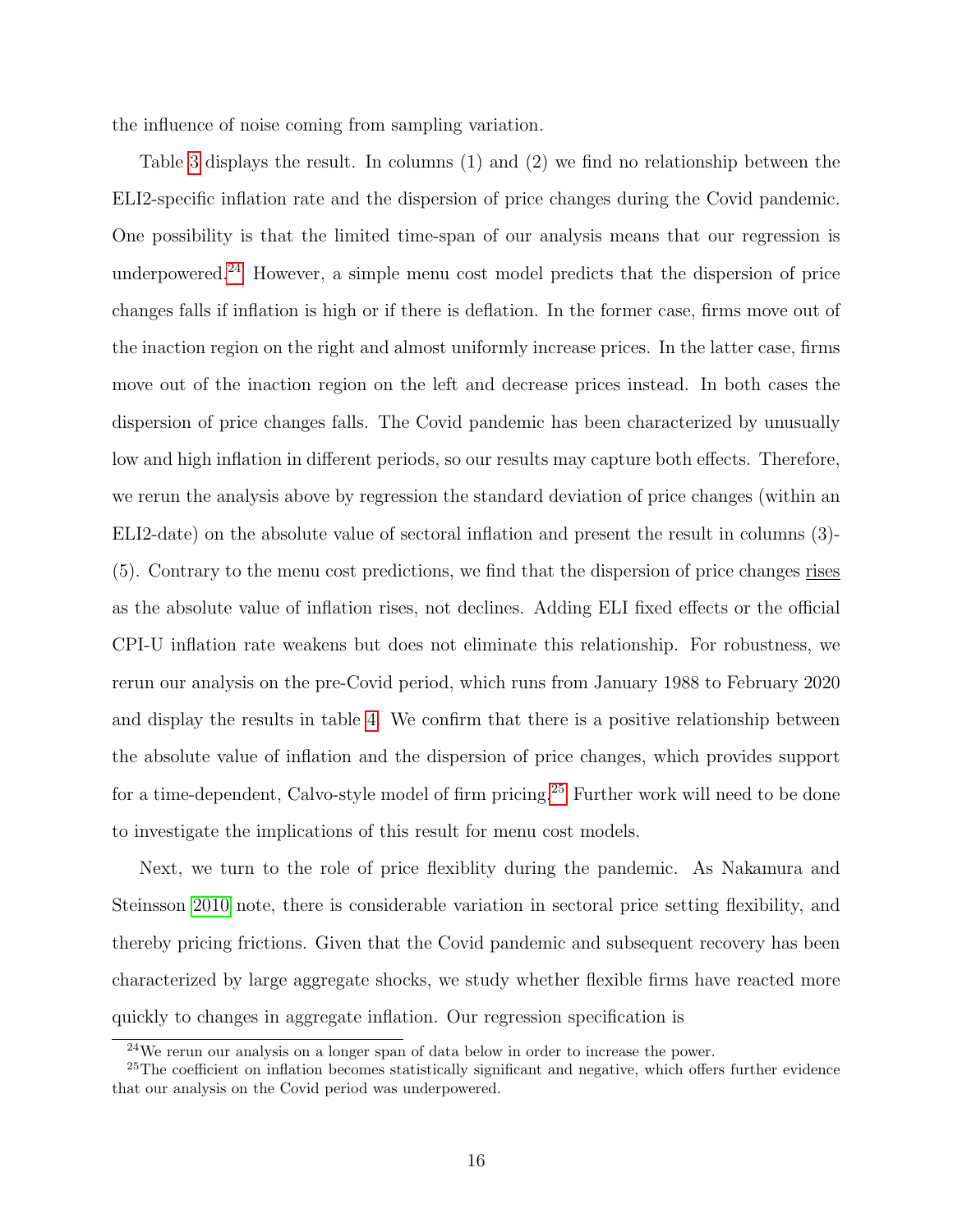$$
fr_{j,t} = \alpha + \beta \cdot fr_j^{2019} + \gamma \cdot fr_j^{2019} \cdot \pi_t + \varepsilon_{j,t}
$$

where j corresponds to an ELI and  $fr_j^{2019}$  is the average frequency of price changes before February 2020 by ELI. Our prediction is that as inflation rose in 2021, firms in flexible sectors adjusted more quickly than others, so that  $\gamma > 0$ . Table [5](#page-28-0) present our results.

We find that firms in flexible sectors did not react to an uptick in the inflation rate more quickly. Sectors that were flexible pre-pandemic maintain their flexibility during the pandemic. These results follow the low inflation environment described by Alvarez, Beraja, et al. [2019,](#page-22-1) which demonstrate that the frequency of price adjustments is unresponsive to inflation at low inflation rates. However, given the elevated level of inflation in 2021, it is unclear whether the low inflation regime describes our timeframe.

### 5 Price Increases Share

Firms not only face decisions of whether to update prices and the magnitude of updates, but whether they should increase prices or decrease prices. The Covid pandemic has been characterized by large negative and positive economic shocks at different periods, which have placed different pressures on firms to change their prices.[26](#page-17-0) We presented results earlier in this paper that demonstrated that the magnitude of price changes and the average price change generally do not co-move, which suggests that the increase/decrease margin is significant for explaining how firms reacted to the pandemic. This section delves further into decomposing price changes between price increases and price decreases.

We begin by displaying figure [6,](#page-34-0) which displays the median frequency of price changes, price increases, and price decreases against the year-on-year change of the CPI-U. As before, we disregard any price changes due to sales. We find that the the frequency of price increases

<span id="page-17-0"></span><sup>26</sup>As earlier work such as Nakamura and Steinsson [2008](#page-23-1) has noted, a substantial fraction of price changes are actually price decreases. Researchers such as Nakamura, Steinsson, et al. [2018,](#page-24-0) Alvarez, Beraja, et al. [2019,](#page-22-1) and Gautier et al. [2022](#page-23-3) have further demonstrated that in low inflation environments, firms primarily adjust to inflation by shifting the fraction of price changes that are price increases relative to decreases.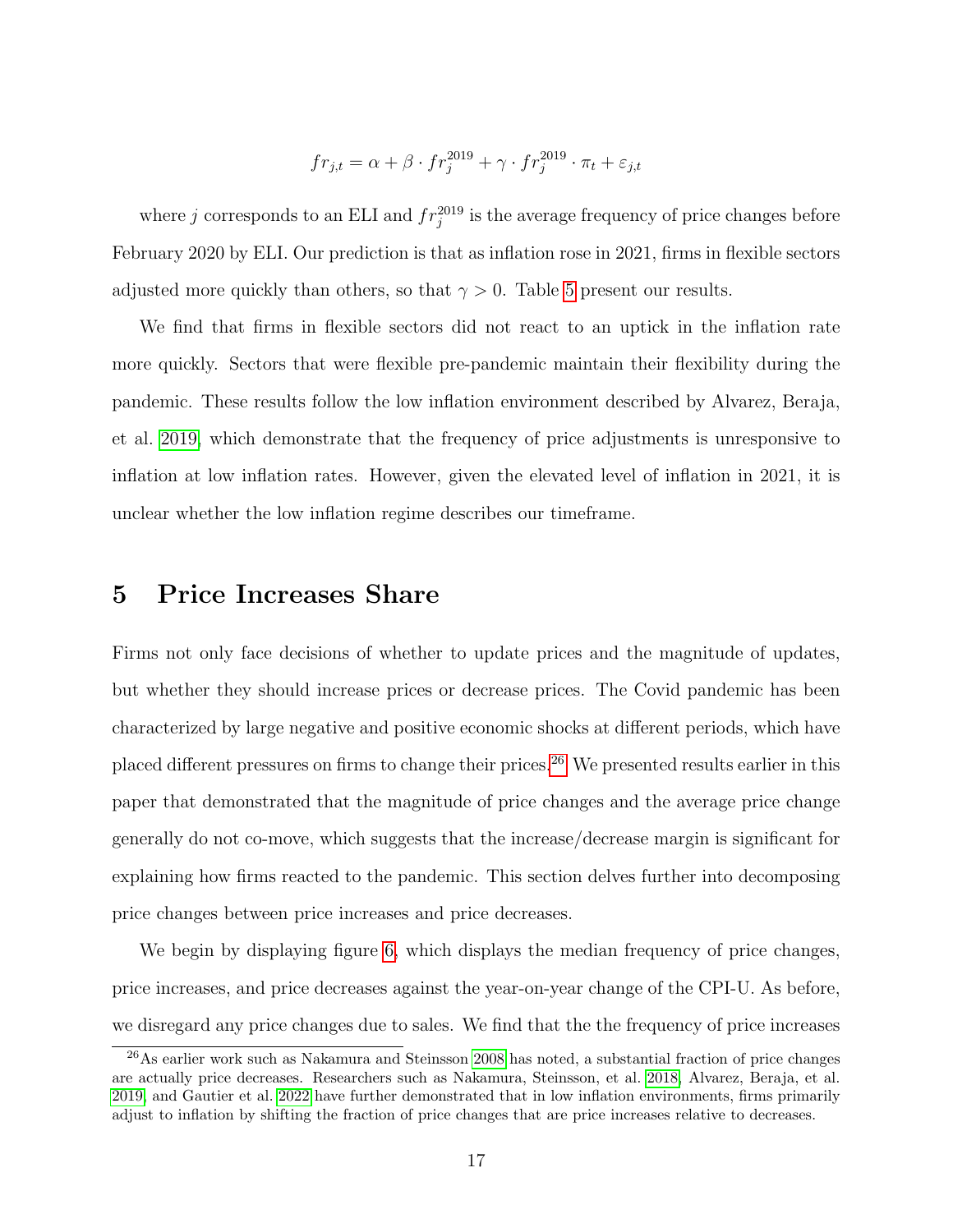and price decreases rises in 2020. The fraction of price changes that are increases falls from 63% in January 2020 to 47% in November 2020. However, as inflation begins to pick up in 2021, the frequency of price decreases drops from 4.7% in January 2021 to 4.0% in January 2022, a decrease of 20%. In contrast, the frequency of price increases surges from 8% to 12.5%. Our results suggest that one of the big drivers of inflation, particularly in 2021, has been firms shifting their price changes from price decreases to increases.<sup>[27](#page-18-0)</sup>

Next, we investigate the role that the intensive margin plays in price increases and decreases. We explore this possibility by graphing the magnitude of price increases and decreases against the CPI-U over the course of the pandemic. Figure [7](#page-35-0) displays the the median magnitude of price increases and decreases across ELIs. We find that the magnitude of price decreases is substantially larger than price increases prior to the pandemic, but that this gap has narrowed recently. One possible explanation for this behavior is that the menu cost of adjusting prices downward are substantially larger than the cost of increasing it. Alternatively, demand shocks that affect firms could be non-symmetric in some fashion that encourages large price decreases.

The magnitudes of both increases and decreases have risen over the course of the pandemic. During 2020, the magnitude of price decreases rose rapidly, from 7.0% in January 2020 to 8.8% in May 2020. Price increases followed soon after, beginning their rise in April 2020 by a similar amount. These magnitudes began falling throughout the rest of 2020, before rising slightly with inflation. These results could be explained by a menu cost model with large aggregate shocks in early 2020 which push the optimal prices far away from the current prices, necessitating large price resets and fewer small price changes. After the initial impact of the pandemic, firms return to only making moderate price changes when they find the optimal price to be outside of the inaction region.

<span id="page-18-0"></span>We quantify the significance of the share of price increases through a series of inflation

<sup>&</sup>lt;sup>27</sup>Because we are displaying the median frequency of price changes across-ELI's instead of means, adding two time series together does not necessarily yield its aggregate. Results about the fraction of price changes that are price increases comes from the author's own calculations.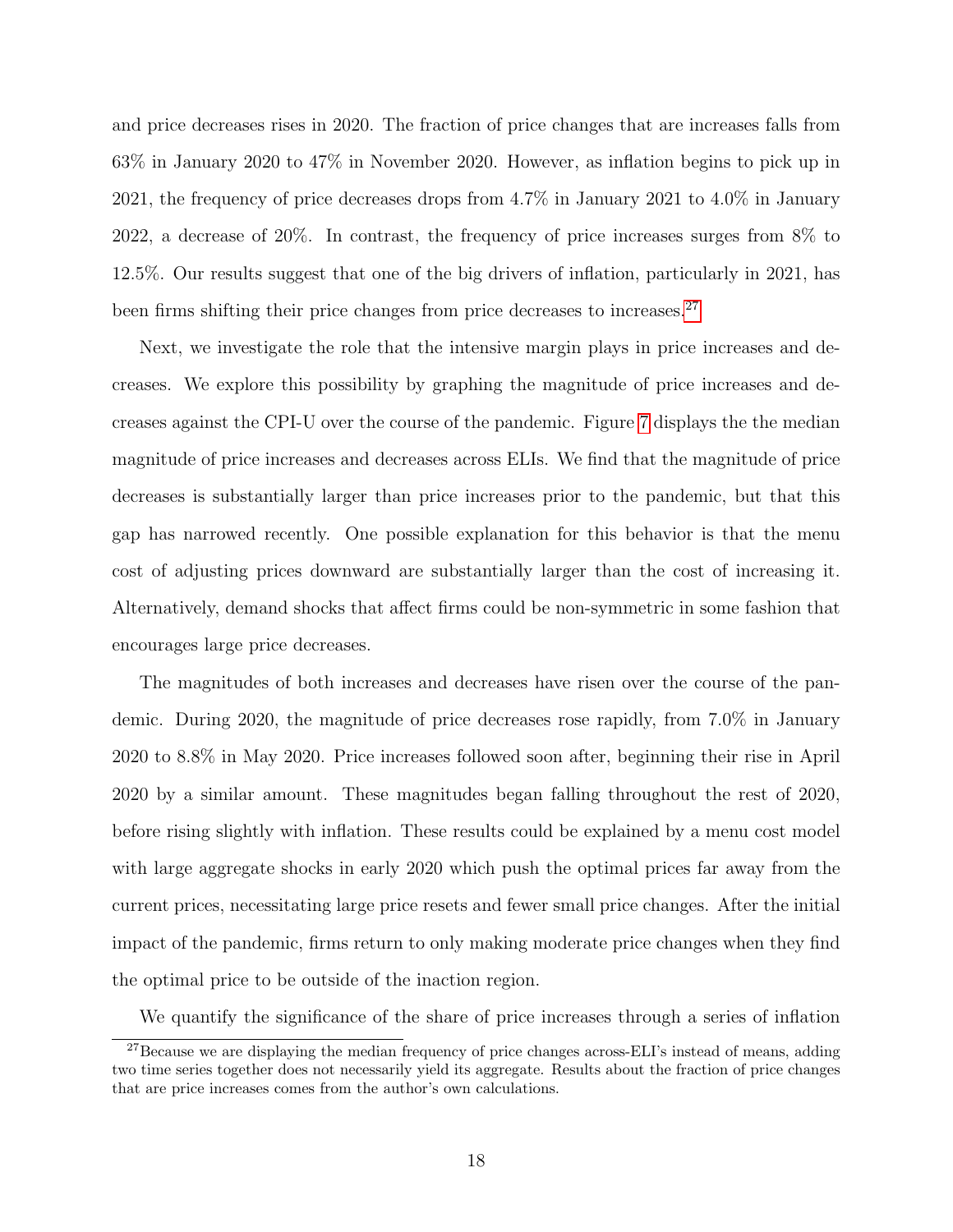counterfactuals and decompositions. The inflation rate can be decomposed into a price increase component and price decrease component, as in Gautier et al. [2022,](#page-23-3) which is

$$
\pi_t = f_t^+ \cdot dp_t^+ - f_t^- \cdot dp_t^-
$$

where  $f_t^+$  denotes the mean frequency of price increases across ELI's,  $f_t^-$  the frequency of price decreases,  $dp_t^+$  is the mean magnitude of price increases across ELI's, and  $dp_t^-$  the magnitude of price decreases across ELI's.

Using the frequencies and magnitudes of price increases and decreases, we create a series of inflation counterfactuals in order to study the significance of increases and decreases during the pandemic. We follow the approach of Gautier et al. [2022](#page-23-3) in running three counterfactuals. In the first case, we hold the frequencies of price increases and decreases constant at the January 2020, while allowing the size of increases and decreases to vary. In the second case, we do the reverse by holding the magnitudes of increases and decreases fixed while allowing the frequencies to vary. In the third and final counterfactual, we fix the overall frequency of price changes as well as the magnitude of price increases and price decreases, while allowing the fraction of price changes that are increases to vary. The equations for these counterfactual inflation rates are

$$
\pi_t^{\bar{f}^+, \bar{f}^-} = \bar{f}^+ dp_t^+ - \bar{f}^- dp_t^-
$$

$$
\pi_t^{\bar{d}p^+, \bar{d}p^-} = f_t^+ \bar{d}p^+ - f_t^- \bar{d}p^-
$$

$$
\pi_t^\alpha = \alpha_t \bar{f}^+ \bar{d}p^+ - (1 - \alpha_t) \bar{f}^- \bar{d}p^-.
$$

We refer to the first case as the fixed frequency inflation, the second case as the fixed size, and the third case as the varying fraction.

Figure [8](#page-36-0) plots all three inflation counterfactuals against the month-on-month inflation rate calculated from the CPI Research Database. The overall inflation rate is considerably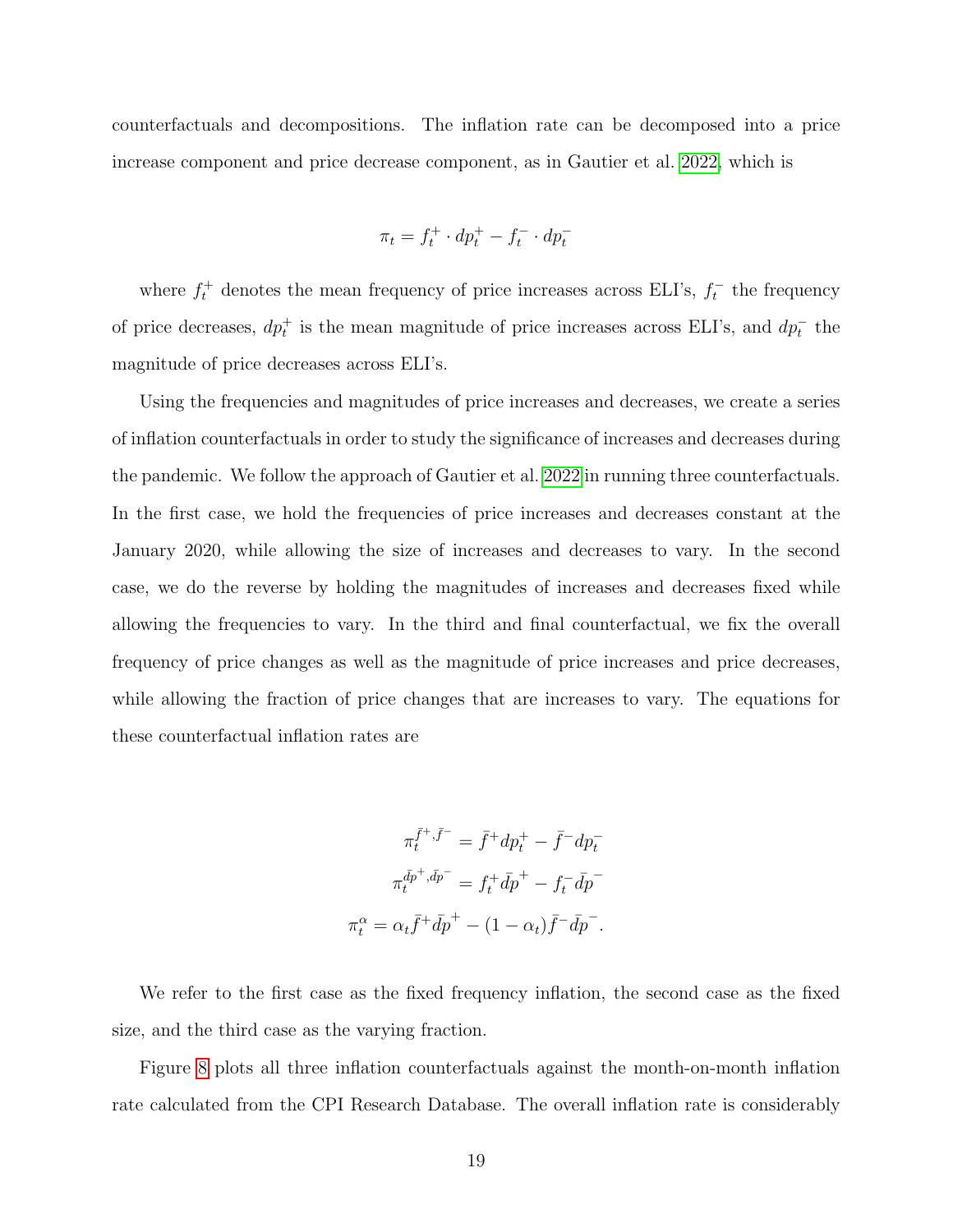more volatile than the counterfactual inflation series, since each counterfactual shuts down at least one source of variation. For the most part, the counterfactual inflation series agree with each other, with the fixed size and fixed frequency scenarios being particularly close.

Next, we calculate the correlations between the four time series and display the results in table [6.](#page-28-1) We find fixing the size of price increases and decreases results in an inflation rate that is correlated with the overall inflation rate. If we further fix variables and only allow the fraction of price changes that are increases to vary, the correlation drops from 0.658 to 0.373. However, even the varying fraction counterfactual has a higher correlation with actual inflation than the fixed frequency scenario. We interpret these results as indicating that the extensive margin is quite important for determining how firms adjust prices, and that at least a component of this is the decision about whether to increase or decrease prices.

### 6 Conclusion

In this paper, we have documented how firms have adjusted prices during one of the most economically disruptive periods of recent history, the Covid-19 pandemic. We use these results to test predictions made by different models of firm price setting and study the role of sectoral shocks.

We have presented three main findings. First, the frequency of price changes has been relatively constant and the intensive margin of adjustment has a played a predominant role in how firms have reacted. Second, there are large sectoral differences in price-setting behavior. Firms were affected by large sectoral and idiosyncratic shocks. Additionally, we find that the dispersion of price changes has a positive relationship to the magnitude of inflation, which stands in contrast to typical menu cost predictions. Third, and finally, we show that the allocation of price changes between increases and decreases has been dynamic over the course of the pandemic, and that this margin plays a role in explaining firm responses and overall inflation.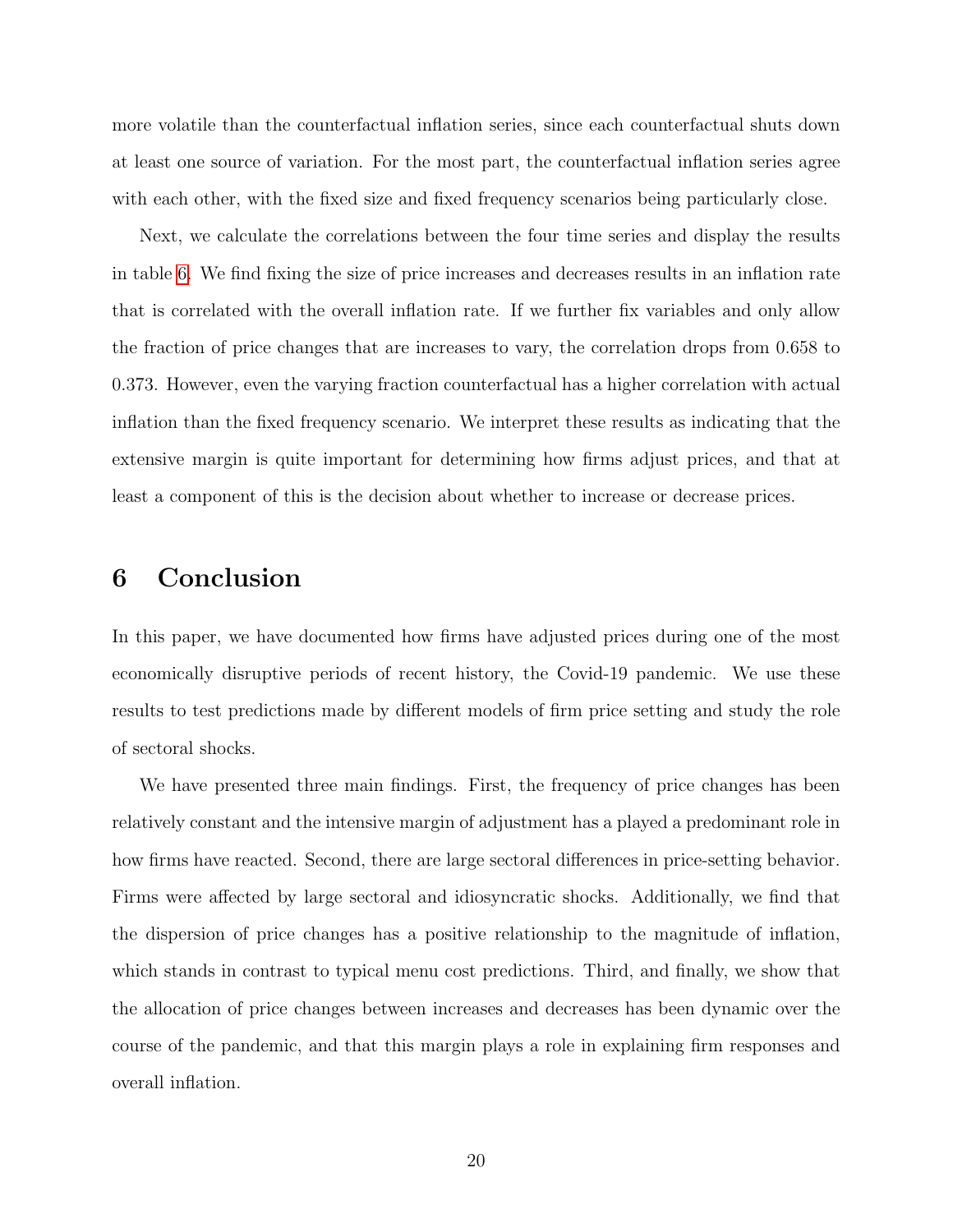At the moment of this paper's authorship, the year-on-year CPI-U inflation rate remains at an historically elevated level. A typical menu cost model makes two predictions when inflation is elevated: in response to a positive inflation shock, firms respond by increasing the frequency of price adjustments and the dispersion of price changes falls. This paper presents results contrary to both predictions, which raises questions about the suitability of menu cost models in these environments.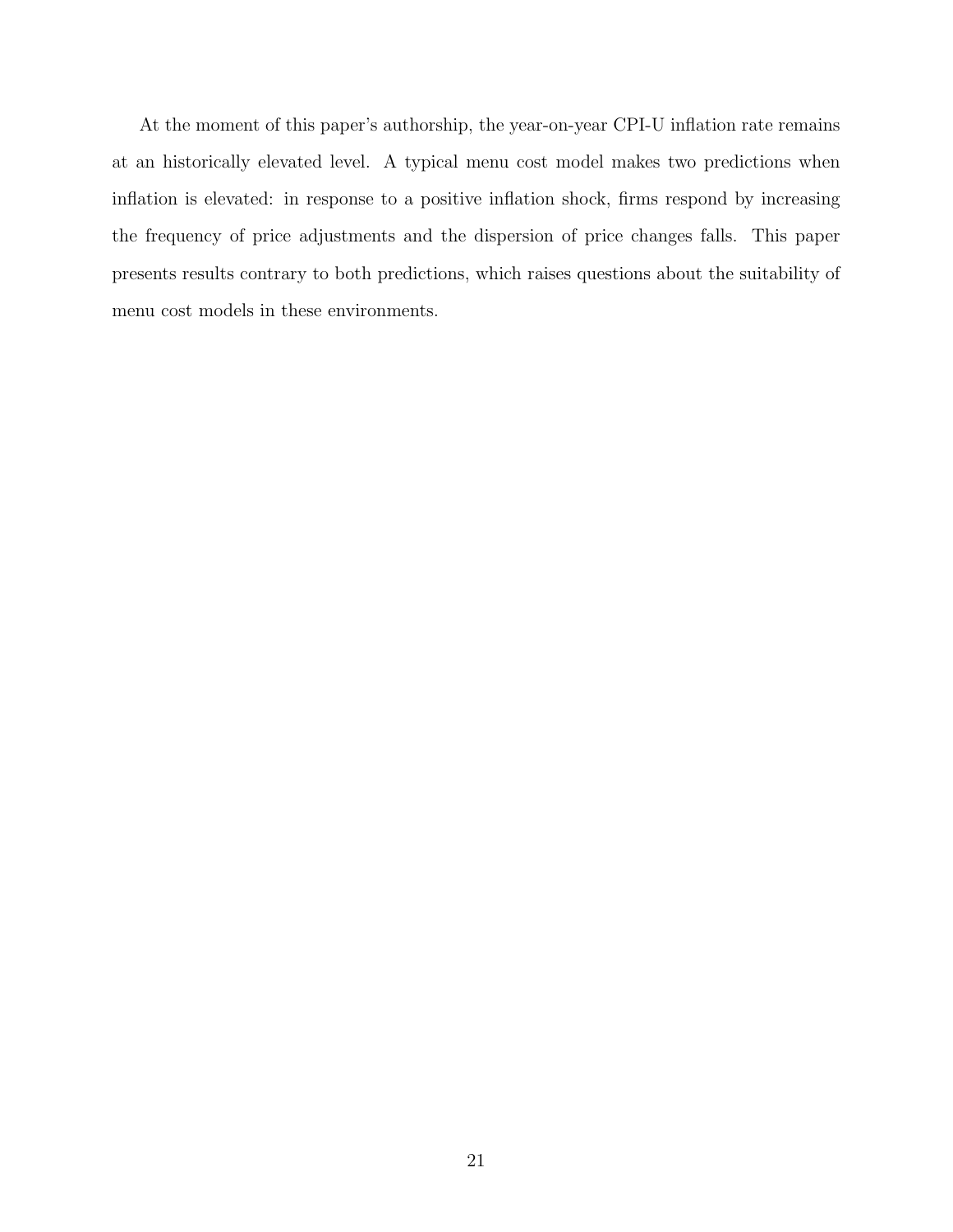## References

- <span id="page-22-1"></span>Alvarez, Fernando, Martin Beraja, et al. (Feb. 2019). "From hyperinflation to stable prices: Argentina's evidence on menu cost models." In: *Quarterly Journal of Economics* 134 (1), pp. 451–505. ISSN: 15314650. DOI: [10.1093/qje/qjy022](https://doi.org/10.1093/qje/qjy022).
- <span id="page-22-5"></span>Alvarez, Fernando, Hervé Le Bihan, and Francesco Lippi (Oct. 2016). "The real effects of monetary shocks in sticky price models: A sufficient statistic approach." In: American Economic Review 106 (10), pp. 2817-2851. ISSN: 00028282. DOI: [10.1257/aer.20140500](https://doi.org/10.1257/aer.20140500).
- <span id="page-22-7"></span>Alvarez, Fernando, Katarína Borovičková, and Robert Shimer (July 2021). Consistent Evidence on Duration Dependence of Price Changes. National Bureau of Economic Research. DOI: [10.3386/w29112](https://doi.org/10.3386/w29112). URL: <http://www.nber.org/papers/w29112.pdf>.
- <span id="page-22-0"></span>Bils, Mark and Peter J. Klenow (Oct. 2004). "Some Evidence on the Importance of Sticky Prices." In: *Journal of Political Economy* 112 (5), pp. 947–985. ISSN: 0022-3808. DOI: [10.1086/422559](https://doi.org/10.1086/422559). url: <https://www.journals.uchicago.edu/doi/10.1086/422559>.
- <span id="page-22-6"></span>Calvo, Guillermo A. (Sept. 1983). "Staggered prices in a utility-maximizing framework." In: Journal of Monetary Economics 12 (3), pp. 383–398. ISSN: 03043932. DOI: 10.1016/ [0304-3932\(83\)90060-0](https://doi.org/10.1016/0304-3932(83)90060-0).
- <span id="page-22-2"></span>Cavallo, Alberto (June 2020). Inflation with Covid Consumption Baskets. National Bureau of Economic Research. doi: [10.3386/w27352](https://doi.org/10.3386/w27352). url: [http://www.nber.org/papers/](http://www.nber.org/papers/w27352) [w27352](http://www.nber.org/papers/w27352).
- <span id="page-22-4"></span>Cavallo, Alberto and Oleksiy Kryvtsov (Sept. 2021). What Can Stockouts Tell Us About Inflation? Evidence from Online Micro Data. National Bureau of Economic Research. doi: [10.3386/w29209](https://doi.org/10.3386/w29209). url: <http://www.nber.org/papers/w29209.pdf>.
- <span id="page-22-3"></span>Diewert, W. Erwin and Kevin Fox (May 2020). *Measuring Real Consumption and CPI Bias* under Lockdown Conditions. National Bureau of Economic Research. DOI: 10.3386/ [w27144](https://doi.org/10.3386/w27144).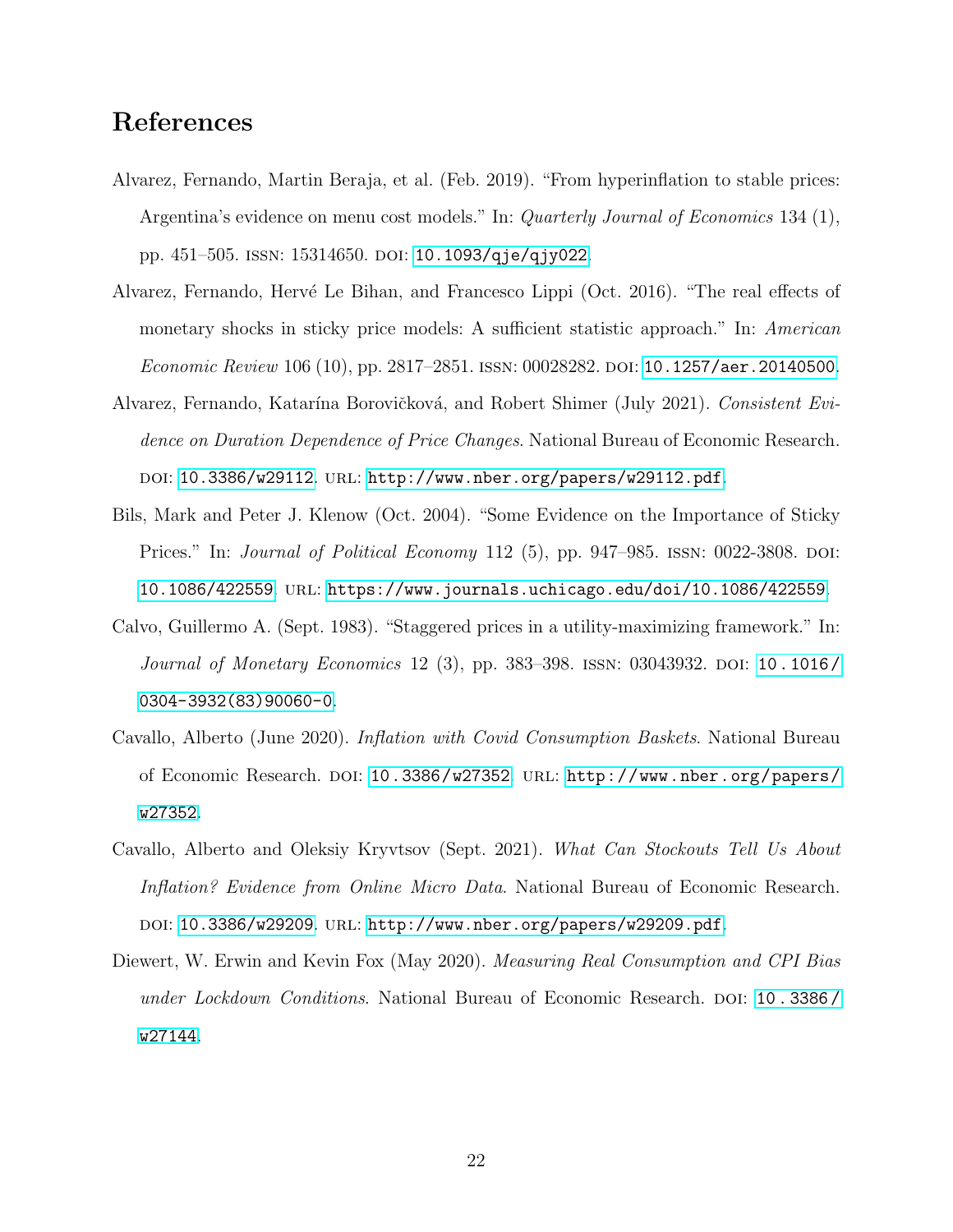- <span id="page-23-5"></span>Eichenbaum, Martin et al. (2014). "How frequent are small price changes?" In: American Economic Journal: Macroeconomics 6 (2), pp. 137–155. ISSN: 19457715. DOI: [10.1257/](https://doi.org/10.1257/mac.6.2.137) [mac.6.2.137](https://doi.org/10.1257/mac.6.2.137).
- <span id="page-23-3"></span>Gautier, Erwan et al. (2022). New Facts on Consumer Price Rigidity in the Euro Area. DOI: [10.34724/CASD](https://doi.org/10.34724/CASD).
- <span id="page-23-7"></span>Golosov, Mikhail and Robert E. Lucas (Apr. 2007). "Menu costs and phillips curves." In: Journal of Political Economy 115 (2), pp. 171–199. ISSN: 00223808. DOI: [10.1086/512625](https://doi.org/10.1086/512625).
- <span id="page-23-4"></span>Groshen, Erica L. et al. (May 2017). "How Government Statistics Adjust for Potential Biases from Quality Change and New Goods in an Age of Digital Technologies: A View from the Trenches." In: Journal of Economic Perspectives 31 (2), pp. 187–210. issn: 0895-3309. DOI: [10.1257/jep.31.2.187](https://doi.org/10.1257/jep.31.2.187).
- <span id="page-23-2"></span>Guerrieri, Veronica et al. (Apr. 2020). Macroeconomic Implications of COVID-19: Can Negative Supply Shocks Cause Demand Shortages? National Bureau of Economic Research. doi: [10.3386/w26918](https://doi.org/10.3386/w26918).
- <span id="page-23-8"></span> $(2021)$ . "Monetary policy in times of structural reallocation." In: University of Chicago, Becker Friedman Institute for Economics Working Paper (2021-111).
- <span id="page-23-0"></span>Klenow, Peter J. and Oleksiy Kryvtsov (Aug. 2008). "State-Dependent or Time-Dependent Pricing: Does It Matter for Recent U.S. Inflation?" In: Quarterly Journal of Economics 123 (3), pp. 863–904. issn: 0033-5533. doi: [10 . 1162 / qjec . 2008 . 123 . 3 . 863](https://doi.org/10.1162/qjec.2008.123.3.863). url: [https://academic.oup.com/qje/article-lookup/doi/10.1162/qjec.2008.123.3.](https://academic.oup.com/qje/article-lookup/doi/10.1162/qjec.2008.123.3.863) [863](https://academic.oup.com/qje/article-lookup/doi/10.1162/qjec.2008.123.3.863).
- <span id="page-23-6"></span>Luo, Shaowen and Daniel Villar (Feb. 2021). "The Skewness of the Price Change Distribution: A New Touchstone for Sticky Price Models." In: Journal of Money, Credit and *Banking* 53 (1), pp. 41–72. ISSN: 0022-2879. DOI: [10.1111/jmcb.12700](https://doi.org/10.1111/jmcb.12700). URL: [https:](https://onlinelibrary.wiley.com/doi/10.1111/jmcb.12700) [//onlinelibrary.wiley.com/doi/10.1111/jmcb.12700](https://onlinelibrary.wiley.com/doi/10.1111/jmcb.12700).
- <span id="page-23-1"></span>Nakamura, Emi and Jón Steinsson (Nov. 2008). "Five Facts about Prices: A Reevaluation of Menu Cost Models." In: *Quarterly Journal of Economics* 123 (4), pp. 1415–1464. ISSN: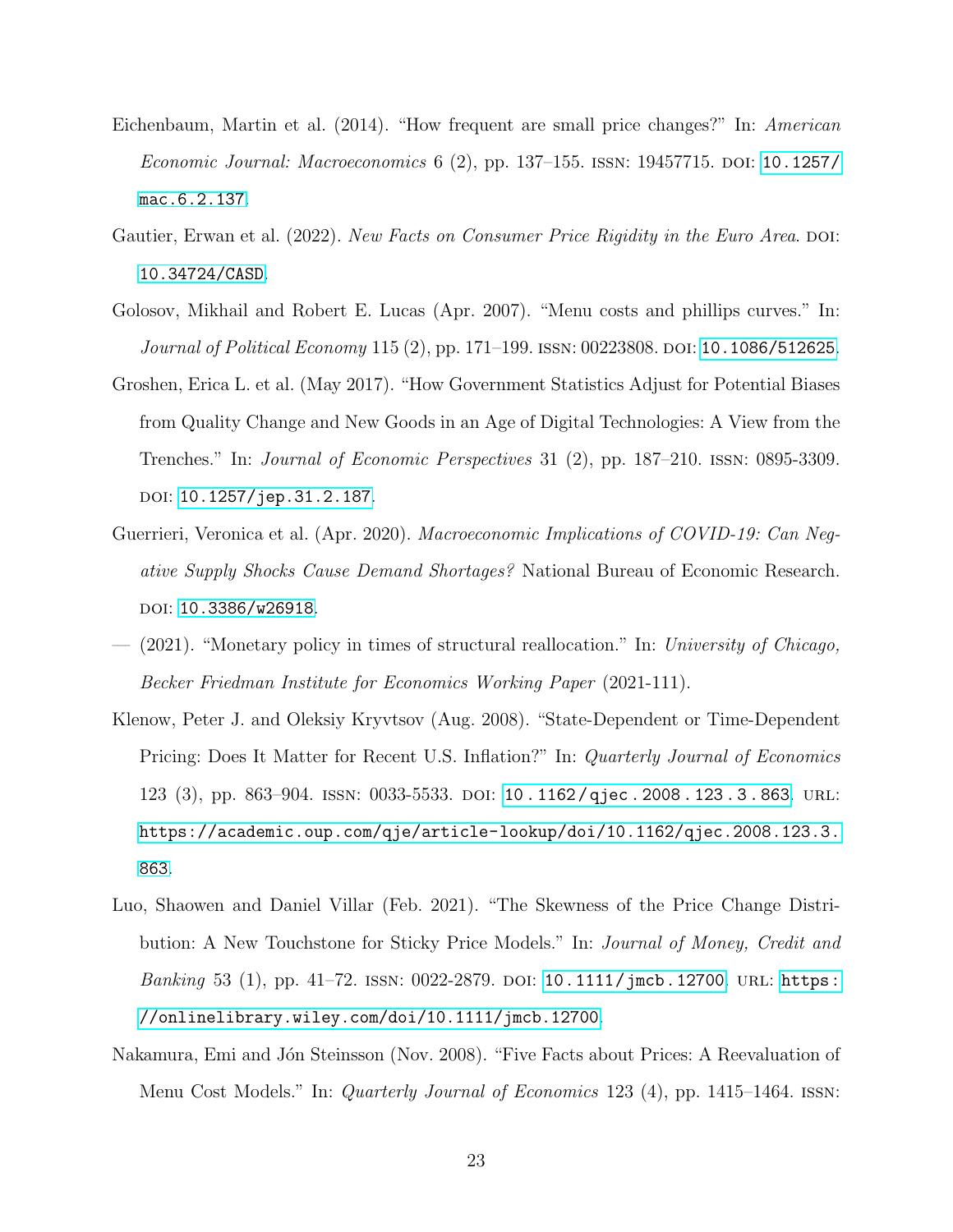0033-5533. DOI: [10.1162/qjec.2008.123.4.1415](https://doi.org/10.1162/qjec.2008.123.4.1415). URL: [https://academic.oup.com/](https://academic.oup.com/qje/article-lookup/doi/10.1162/qjec.2008.123.4.1415) [qje/article-lookup/doi/10.1162/qjec.2008.123.4.1415](https://academic.oup.com/qje/article-lookup/doi/10.1162/qjec.2008.123.4.1415).

- <span id="page-24-3"></span>Nakamura, Emi and Jón Steinsson (Aug. 2010). "Monetary Non-Neutrality in a Multisector Menu Cost Model." In: *Quarterly Journal of Economics* 125 (3), pp. 961–1013. ISSN: 0033-5533. DOI: [10.1162/qjec.2010.125.3.961](https://doi.org/10.1162/qjec.2010.125.3.961). URL: [https://academic.oup.com/](https://academic.oup.com/qje/article-lookup/doi/10.1162/qjec.2010.125.3.961) [qje/article-lookup/doi/10.1162/qjec.2010.125.3.961](https://academic.oup.com/qje/article-lookup/doi/10.1162/qjec.2010.125.3.961).
- <span id="page-24-0"></span>Nakamura, Emi, Jón Steinsson, et al. (Nov. 2018). "The Elusive Costs of Inflation: Price Dispersion during the U.S. Great Inflation." In: The Quarterly Journal of Economics 133 (4), pp. 1933–1980. issn: 0033-5533. doi: [10 . 1093 / qje / qjy017](https://doi.org/10.1093/qje/qjy017). url: [https :](https://academic.oup.com/qje/article/133/4/1933/5067315) [//academic.oup.com/qje/article/133/4/1933/5067315](https://academic.oup.com/qje/article/133/4/1933/5067315).

<span id="page-24-2"></span><span id="page-24-1"></span>Powell, Jerome H. (2021). Monetary Policy in the Time of COVID.

Vavra, Joseph (Feb. 2014). "Inflation dynamics and time-varying volatility: New evidence and an Ss interpretation." In: Quarterly Journal of Economics 129 (1), pp. 215–258. issn: 00335533. DOI: [10.1093/qje/qjt027](https://doi.org/10.1093/qje/qjt027).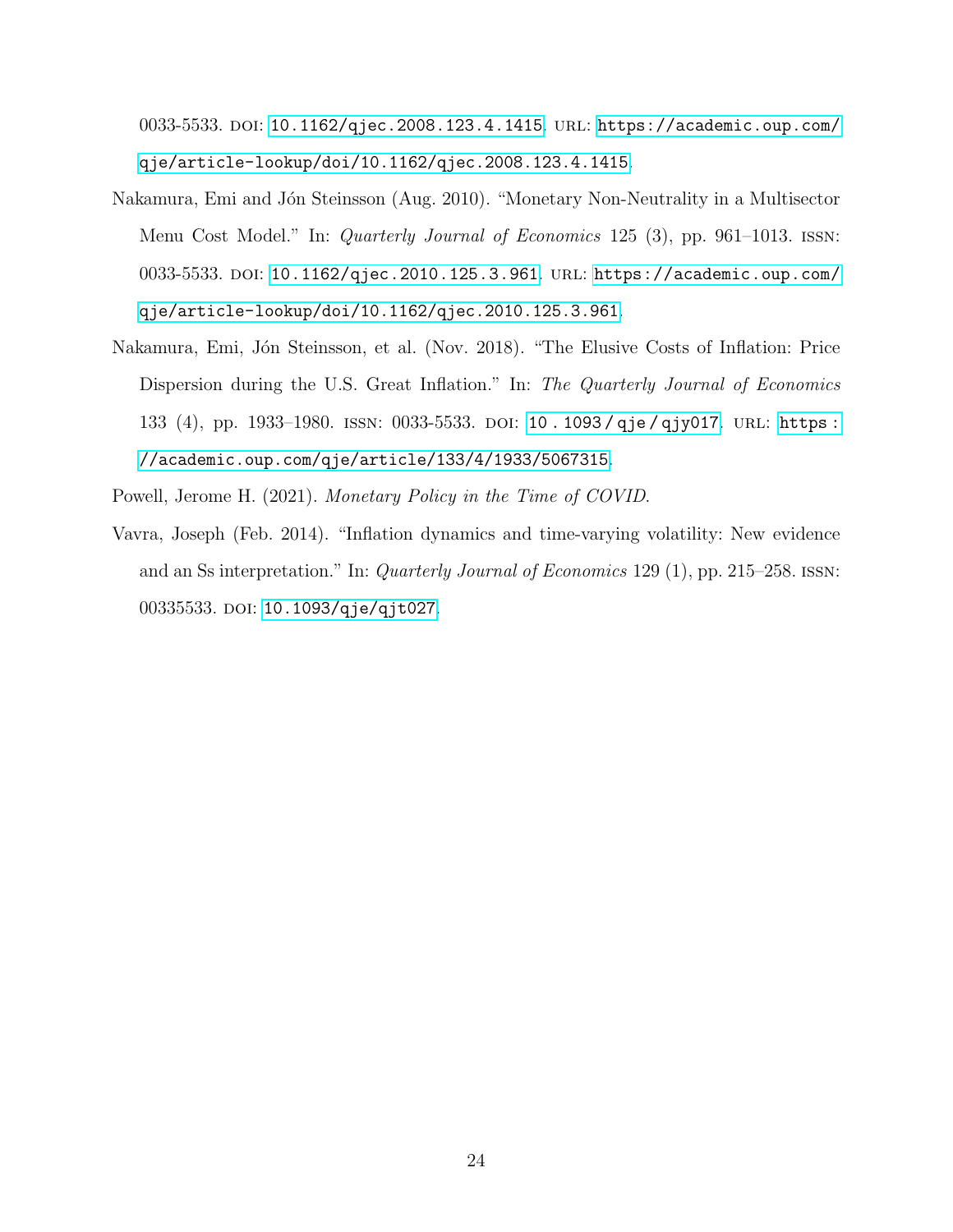# <span id="page-25-0"></span>Tables

|                        |          |          | Inflation Fixed Size Fixed Frequency |
|------------------------|----------|----------|--------------------------------------|
| Inflation              |          |          |                                      |
| <b>Fixed Size</b>      | $-0.031$ |          |                                      |
| <b>Fixed Frequency</b> | 0.943    | $-0.063$ |                                      |

Table 1: Counterfactual Inflation Correlations

Notes: All three time series in this graph are constructed with data from the BLS CPI research database. Inflation is defined as the fraction of prices that change multiplied by the average price change. The fixed size time series is the counterfactual inflation rate where the size of price changes is fixed at the January 2020 level, while allowing frequency to vary over time. The fixed frequency counterfactual inflation rate is the case where frequency is fixed at the January 2020 level, and size is allowed to vary. All time series are defined as month-on-month changes. All price changes due to sales are excluded.

Table 2: Klenow-Kryvstov (2008) Decomposition

| Sample     |          | Intensive Margin Extensive Margin |
|------------|----------|-----------------------------------|
| No Sales   | $93.1\%$ | 6.9 $%$                           |
| With Sales | $97.4\%$ | $2.5\%$                           |

<span id="page-25-1"></span>Notes: This table replicates the Klenow and Kryvtsov [2008](#page-23-0) decomposition of inflation variation into an extensive margin and intensive margin component. The analysis is conducted on data from March 2020 onwards.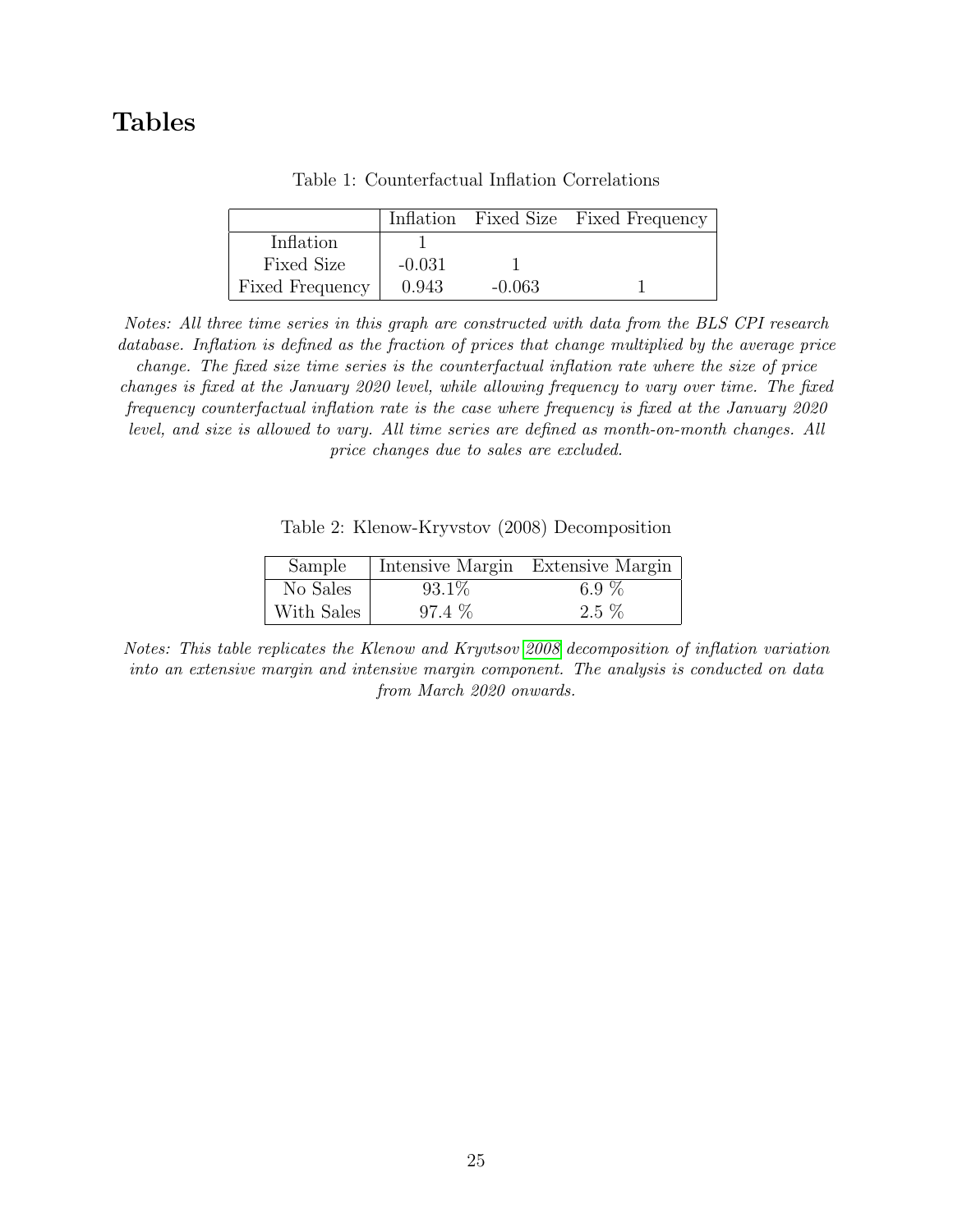<span id="page-26-0"></span>

|                            | $\left( 1\right)$      | $\left( 2\right)$     | (3)                   | $\left(4\right)$      | (5)                   |
|----------------------------|------------------------|-----------------------|-----------------------|-----------------------|-----------------------|
| ELI Inflation              | $-0.256***$<br>(0.067) | $-0.099*$<br>(0.044)  |                       |                       |                       |
| Abs. Val. of ELI Inflation |                        |                       | $0.582***$<br>(0.075) | $0.196**$<br>(0.064)  | $0.258***$<br>(0.067) |
| CPI-U                      |                        |                       |                       |                       | $-0.001*$<br>(0.000)  |
| Constant                   | $0.127***$<br>(0.001)  | $0.137***$<br>(0.007) | $0.121***$<br>(0.002) | $0.132***$<br>(0.007) | $0.134***$<br>(0.008) |
| ELI2 Dummies               | N <sub>o</sub>         | Yes                   | $\rm No$              | Yes                   | Yes                   |
| $R^2$<br>Observations      | 0.010<br>1537          | 0.616<br>1537         | 0.037<br>1537         | 0.617<br>1537         | 0.619<br>1336         |

Table 3: Price Change Dispersion on Inflation

Notes: The dependent variable for these regressions is the dispersion of price changes, measure by the standard deviation, for each ELI2 and date. ELI2-Inflation refers to the ELI2-specific month-on-month inflation rate for a given monthly date. An observation in this table corresponds to an ELI by date. Dates are monthly and restricted to post-March 2020. Price changes due to sales are not included.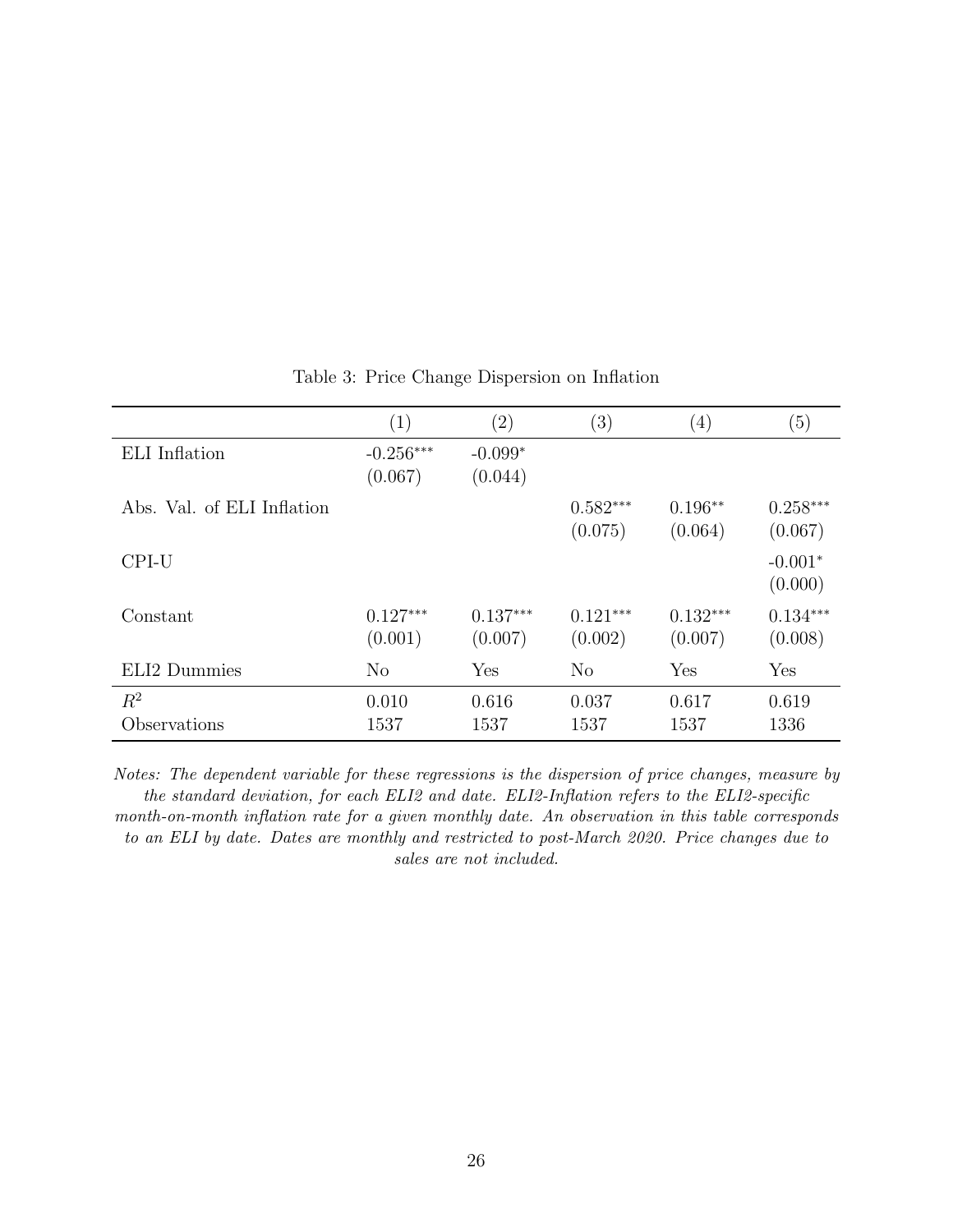<span id="page-27-0"></span>

|                            | (1)                    | $\left( 2\right)$      | (3)                   | $\left( 4\right)$     | (5)                    |
|----------------------------|------------------------|------------------------|-----------------------|-----------------------|------------------------|
| ELI Inflation              | $-0.132***$<br>(0.028) | $-0.145***$<br>(0.020) |                       |                       |                        |
| Abs. Val. of ELI Inflation |                        |                        | $0.620***$<br>(0.031) | $0.300***$<br>(0.026) | $0.316***$<br>(0.026)  |
| CPI-U                      |                        |                        |                       |                       | $-0.003***$<br>(0.000) |
| Constant                   | $0.120***$<br>(0.000)  | $0.097***$<br>(0.002)  | $0.116***$<br>(0.000) | $0.096***$<br>(0.002) | $0.103***$<br>(0.002)  |
| ELI2 Dummies               | N <sub>o</sub>         | Yes                    | N <sub>o</sub>        | Yes                   | Yes                    |
| $R^2$<br>Observations      | 0.001<br>24280         | 0.535<br>24280         | 0.016<br>24280        | 0.536<br>24280        | 0.540<br>24280         |

Table 4: Price Change Dispersion on Inflation, Pre-pandemic

Notes: The dependent variable for these regressions is the dispersion of price changes, measure by the standard deviation, for each ELI2 and date. ELI2-Inflation refers to the ELI2-specific month-on-month inflation rate for a given monthly date. An observation in this table corresponds to an ELI2 by date. Dates are monthly and restricted to pre-March 2020. Price changes due to sales are not included.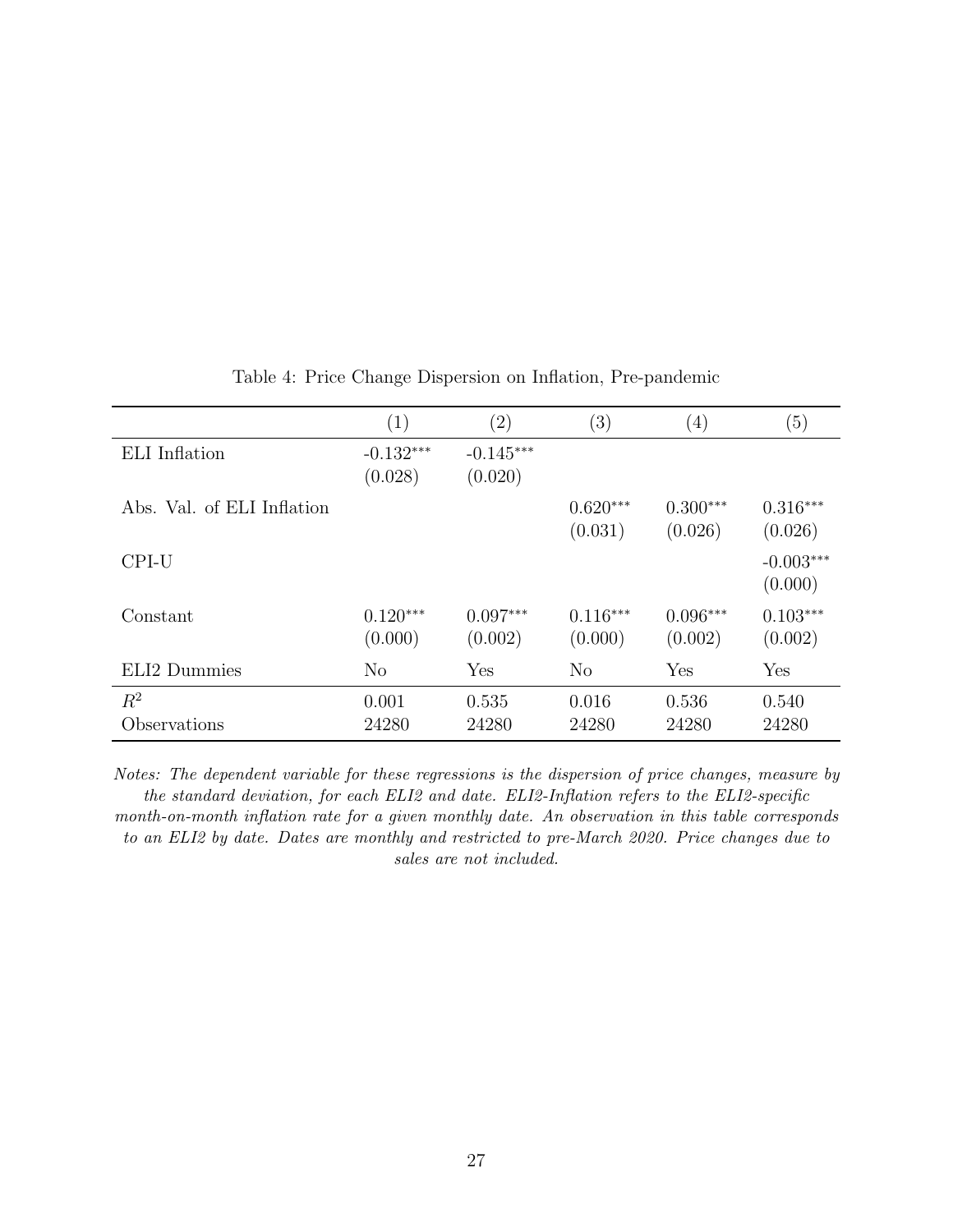<span id="page-28-0"></span>

|                            | $\left( 1\right)$     | $\left( 2\right)$     | (3)                   | $\left( 4\right)$     |
|----------------------------|-----------------------|-----------------------|-----------------------|-----------------------|
| Pre-Pandemic Freq.         | $0.909***$<br>(0.012) | $0.914***$<br>(0.019) | $0.914***$<br>(0.022) | $0.914***$<br>(0.022) |
| Pre-Pandemic Freq. X CPI-U |                       | $-0.000$<br>(0.005)   | $-0.000$<br>(0.007)   | $-0.000$<br>(0.007)   |
| CPI-U                      |                       |                       | $-0.000$<br>(0.001)   |                       |
| Constant                   | $0.087***$<br>(0.002) | $0.083***$<br>(0.003) | $0.083***$<br>(0.004) | $0.076***$<br>(0.009) |
| Time Dummies               | $\rm No$              | $\rm No$              | $\rm No$              | Yes                   |
| $R^2$<br>Observations      | 0.470<br>5982         | 0.471<br>5203         | 0.471<br>5203         | 0.474<br>5203         |

Table 5: Price Frequency on Pre-Pandemic Frequency

Notes: This table regresses the frequency of price changes for each ELI and date on the flexibility of prices pre-pandemic. The variable pre-pandemic freq is defined as the average frequency of price changes for an ELI between January 1988 and January 2020. An observation in this table corresponds to an ELI by date. Dates are monthly and restricted to post-March 2020. Price changes due to sales are not included.

<span id="page-28-1"></span>

|                   |       |       | Inflation Fixed Size Fixed Frequency Varying Fraction |  |
|-------------------|-------|-------|-------------------------------------------------------|--|
| Inflation         |       |       |                                                       |  |
| <b>Fixed Size</b> | 0.658 |       |                                                       |  |
| Fixed Frequency   | 0.231 | 0.154 |                                                       |  |
| Varying Fraction  | 0.375 | 0.617 | 0.102                                                 |  |

Notes: All four time series in this correlation matrix are constructed with data from the BLS CPI research database. All time series are defined as month-on-month changes. All price changes due to sales are excluded.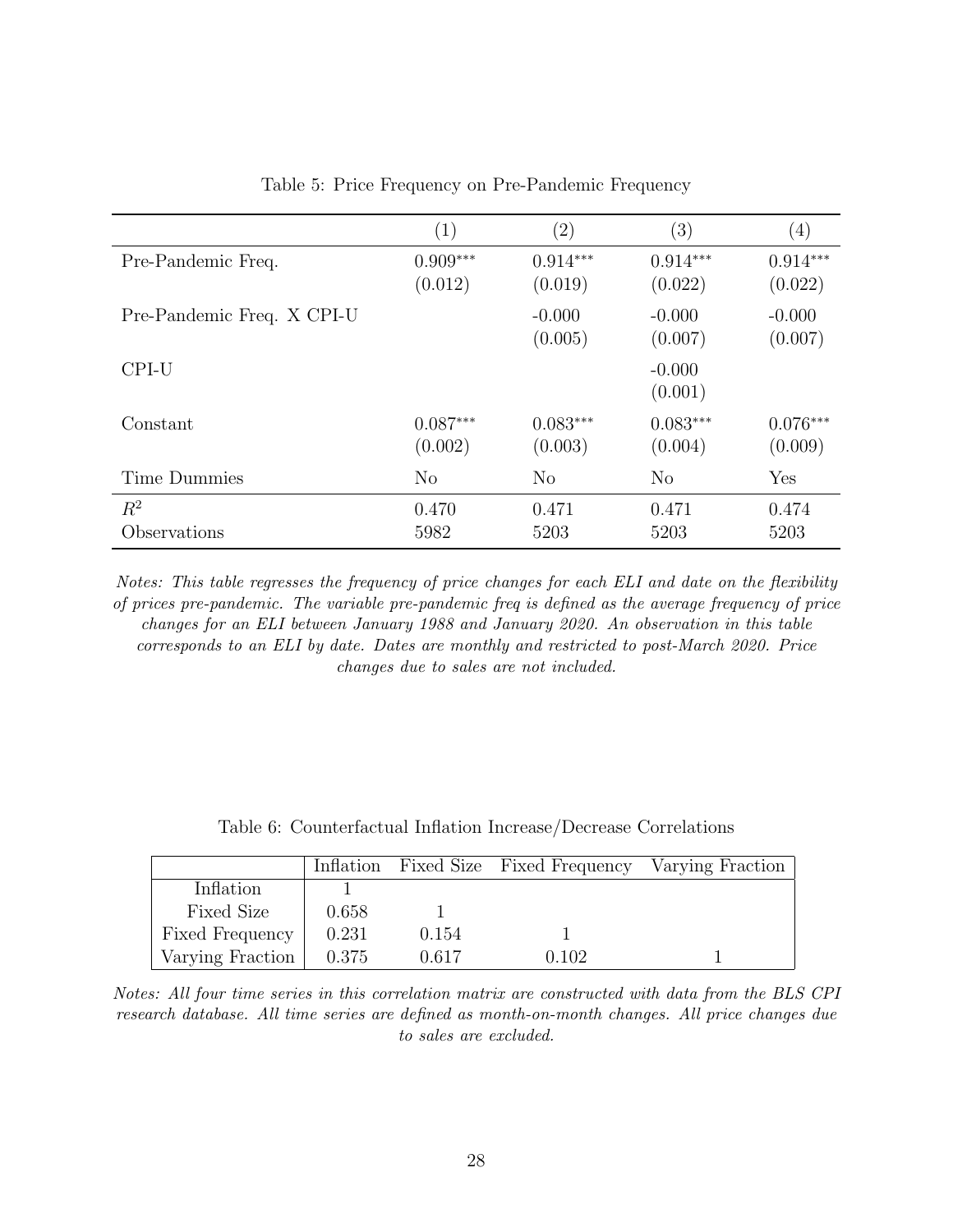# Graphs

<span id="page-29-0"></span>

Figure 1: Median Frequency and Magnitude of Price Changes

Notes: These graphs are constructed with the BLS CPI research database. The frequency time series is the weighted median of the frequency of price changes for each month across all ELI categories. The size and absolute value series are the weighted mean of the respective statistics across ELI categories. The vertical dashed line corresponds to February 2020. With sales refers to all price changes, including those where the BLS field agent recorded a temporary sale. The year-on-year change in the BLS CPI-U is provided for comparison. Frequency, size, and absolute value of price change time series are smoothed with a 3-month moving average.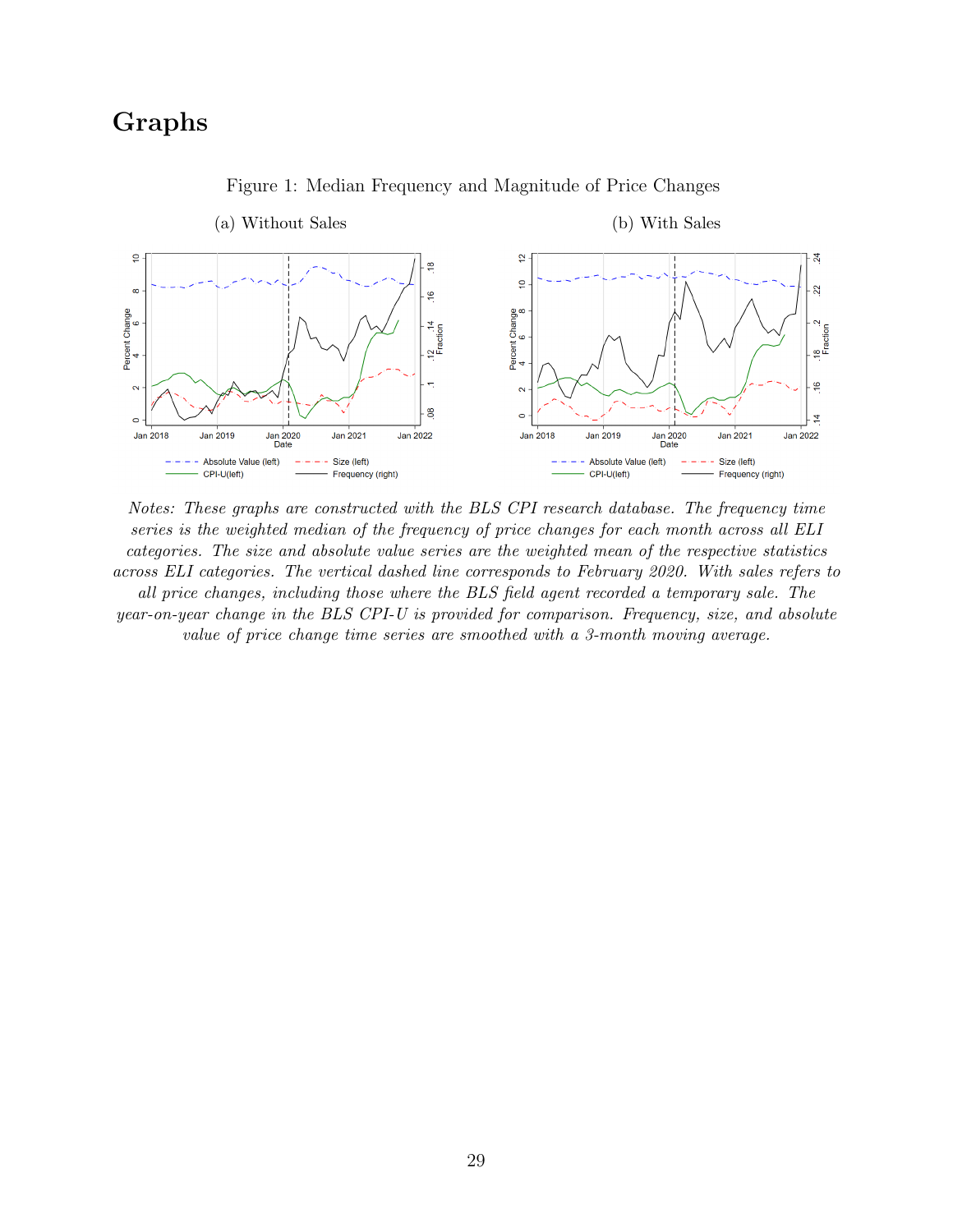<span id="page-30-0"></span>

Figure 2: Inflation Counterfactuals

Notes: All three time series in this graph are constructed with data from the BLS CPI research database. Inflation is defined as the fraction of prices that change multiplied by the average price change. The fixed size time series is the counterfactual inflation rate where the size of price changes is fixed at the January 2020 level, while allowing frequency to vary over time. The fixed frequency counterfactual inflation rate is the case where frequency is fixed at the January 2020 level, and size is allowed to vary. All time series are defined as month-on-month changes. The vertical dashed line corresponds to February 2020. All price changes due to sales are excluded. The inflation time series may not match the CPI-U because of sectors not included in the Commodities and Services Survey and observations dropped during the authors calculations. Time series are smoothed with a 3-month moving average.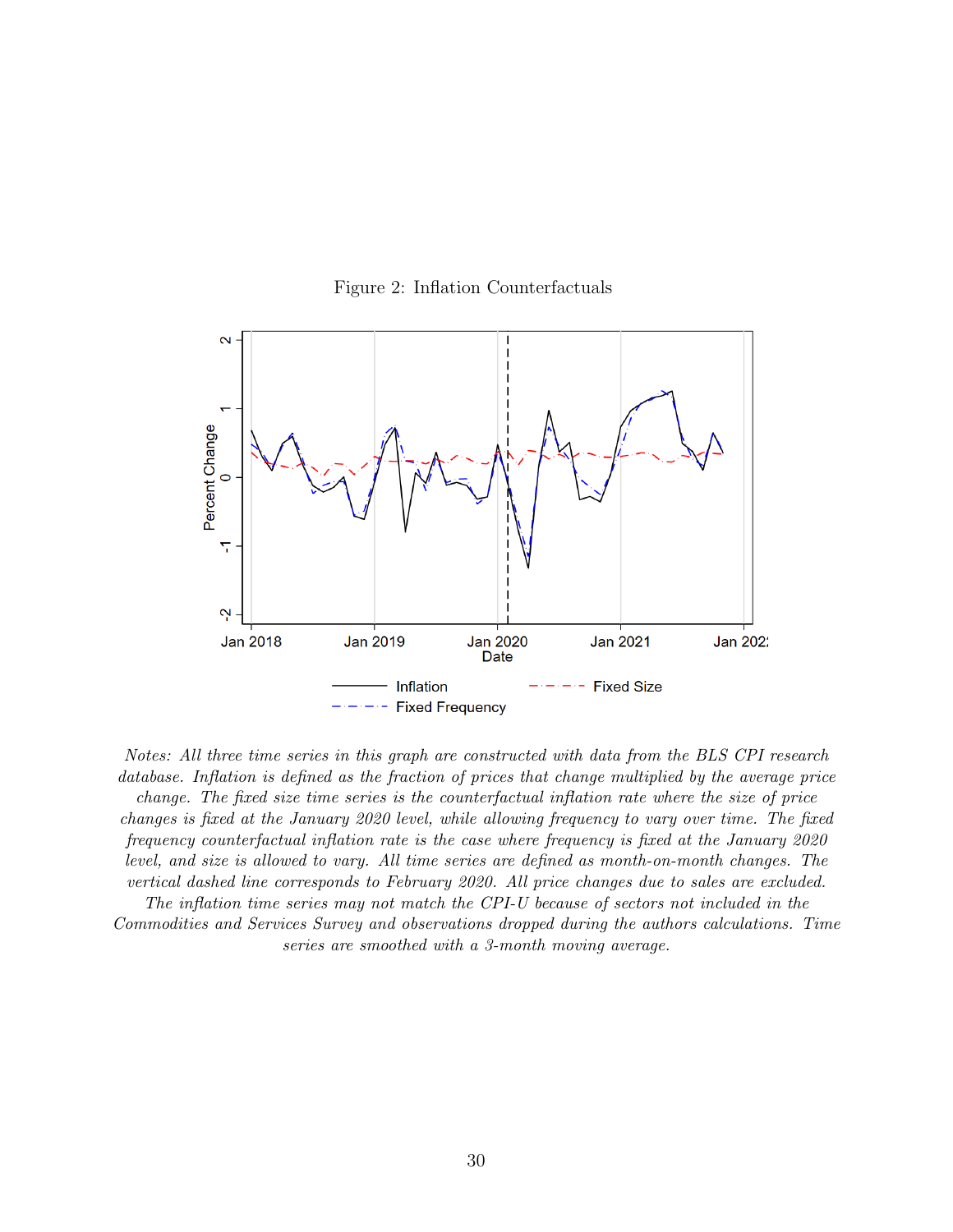Figure 3: Price Change Dispersion

<span id="page-31-0"></span>

Notes: Both time series are constructed from the BLS CPI research database. They refer to the weighted median standard deviation or iqr across ELI2. Both time series have been smoothed with a three month moving average.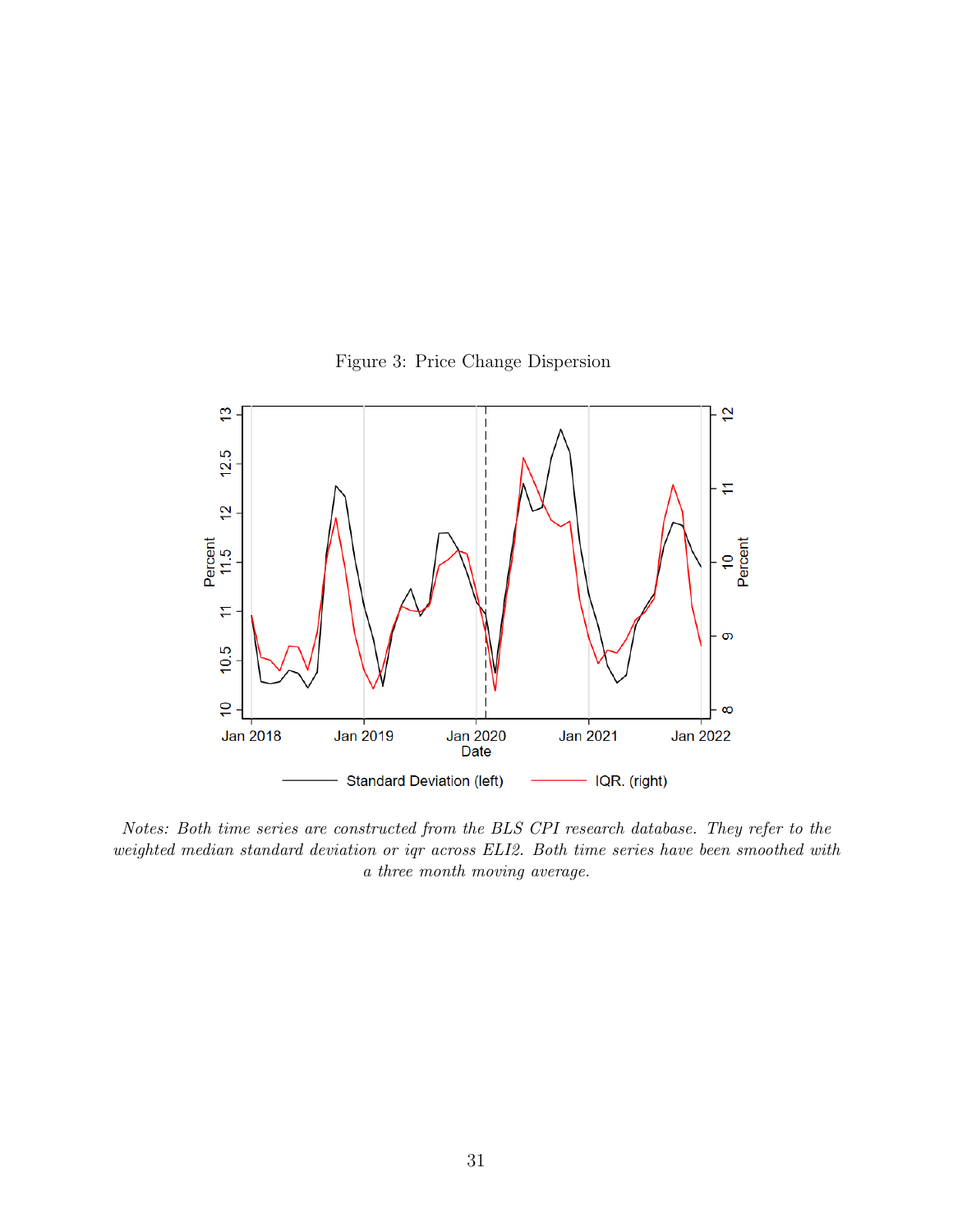<span id="page-32-0"></span>

Figure 4: Frequency and Size by Sector

Notes: These graphs are constructed with the BLS CPI research database. The frequency time series is the median value for each month across ELI1 categories, while the size and absolute value time series are the means. The vertical dashed line corresponds to February 2020. Price changes due to sales are excluded from this sample. Time series are smoothed with a 3-month moving average.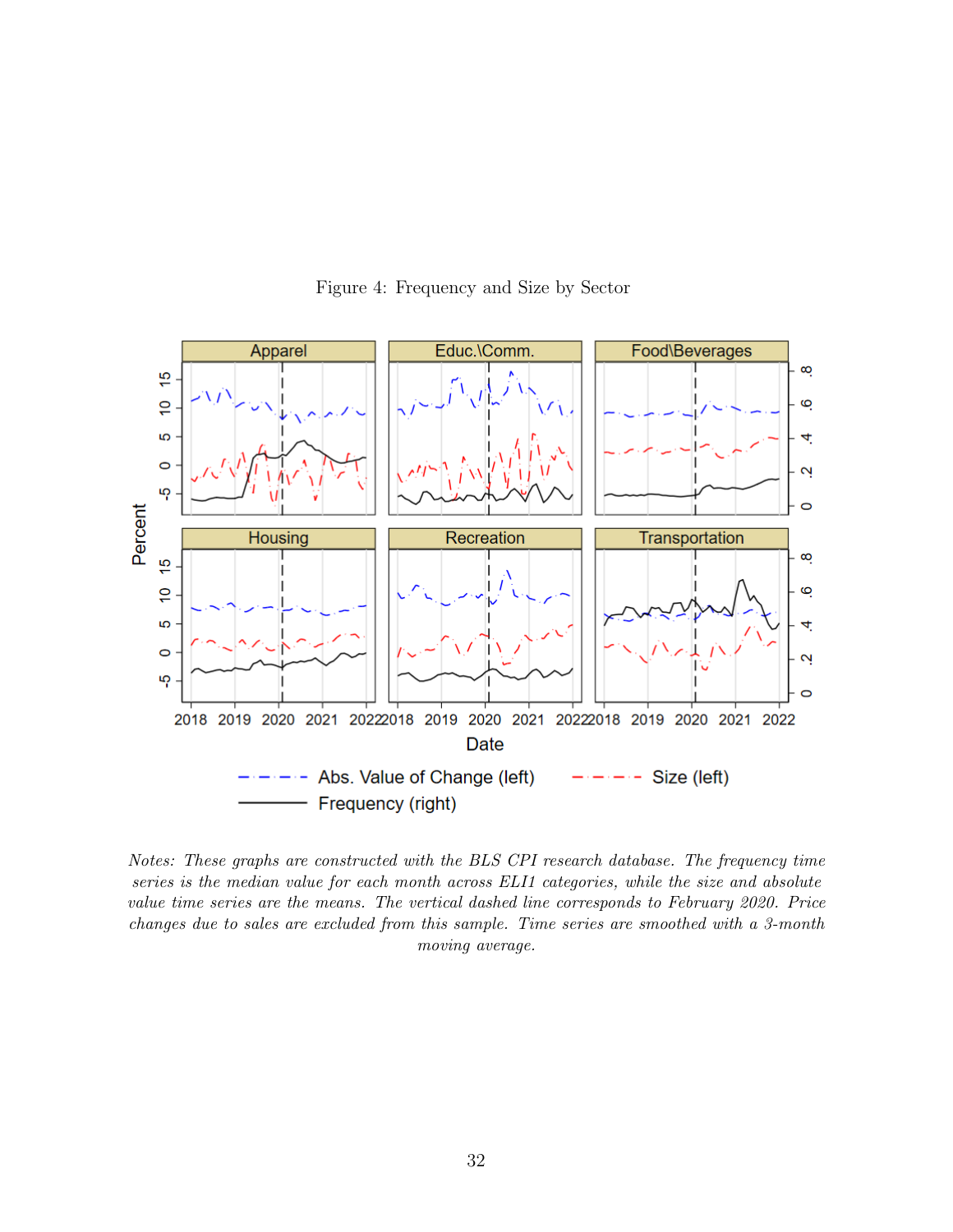<span id="page-33-0"></span>

Figure 5: Price Change Dispersion Decomposition

Notes: These graphs are constructed with the BLS CPI research database. The variance of price changes for each date are decomposed into between-ELI2 and within-ELI2 components. Price changes due to sales are excluded from this sample. The vertical dashed line corresponds to February 2020. Time series are smoothed with a 3-month moving average.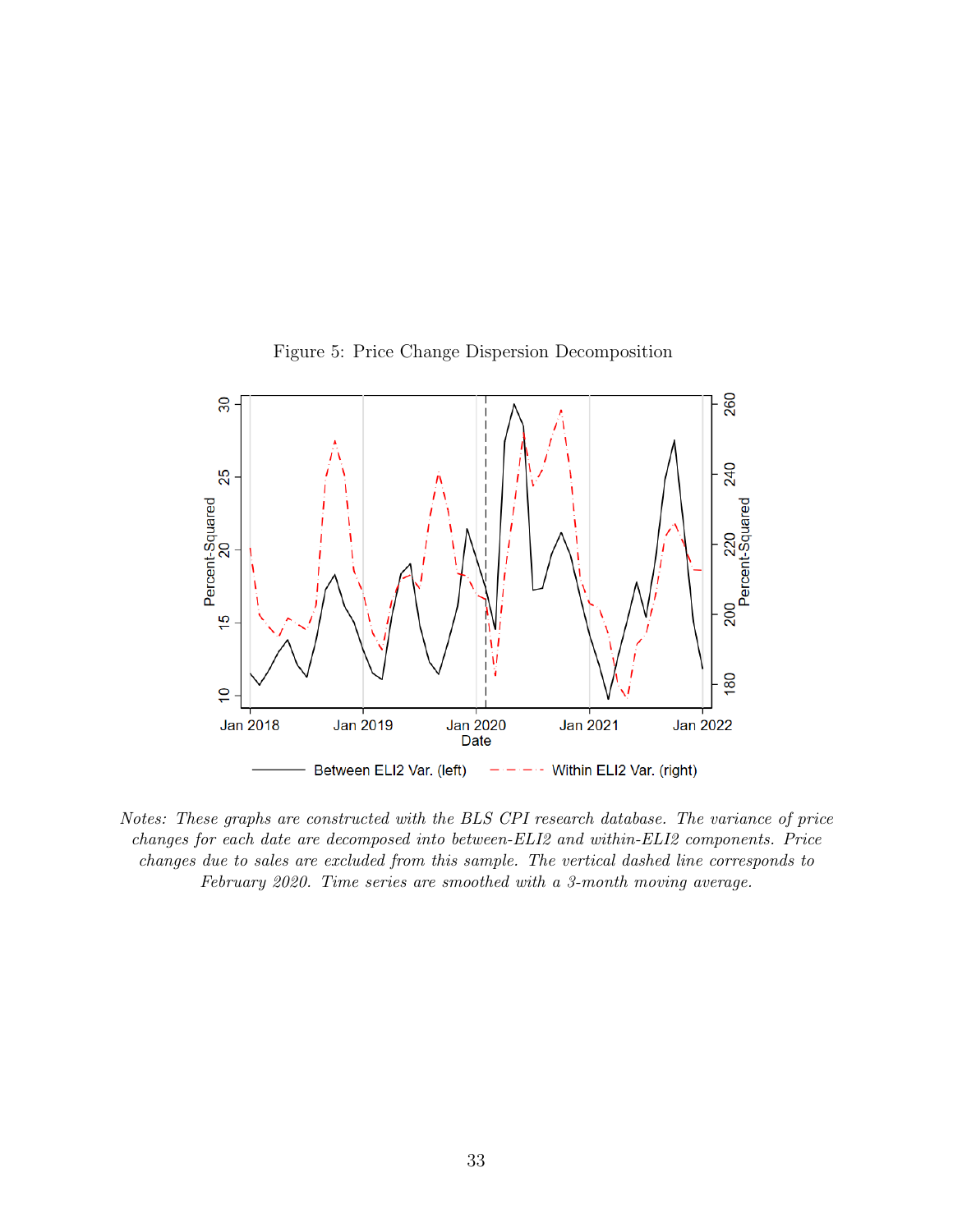<span id="page-34-0"></span>

Figure 6: Frequency, Increases and Decreases

Notes: These graphs are constructed with the BLS CPI research database. The frequency time series are the median values for each month across all ELI categories. The vertical dashed line corresponds to February 2020. Price changes due to sales are excluded. The year-on-year change in the BLS CPI-U is provided for comparison. Price change frequencies are smoothed with a 3-month moving average.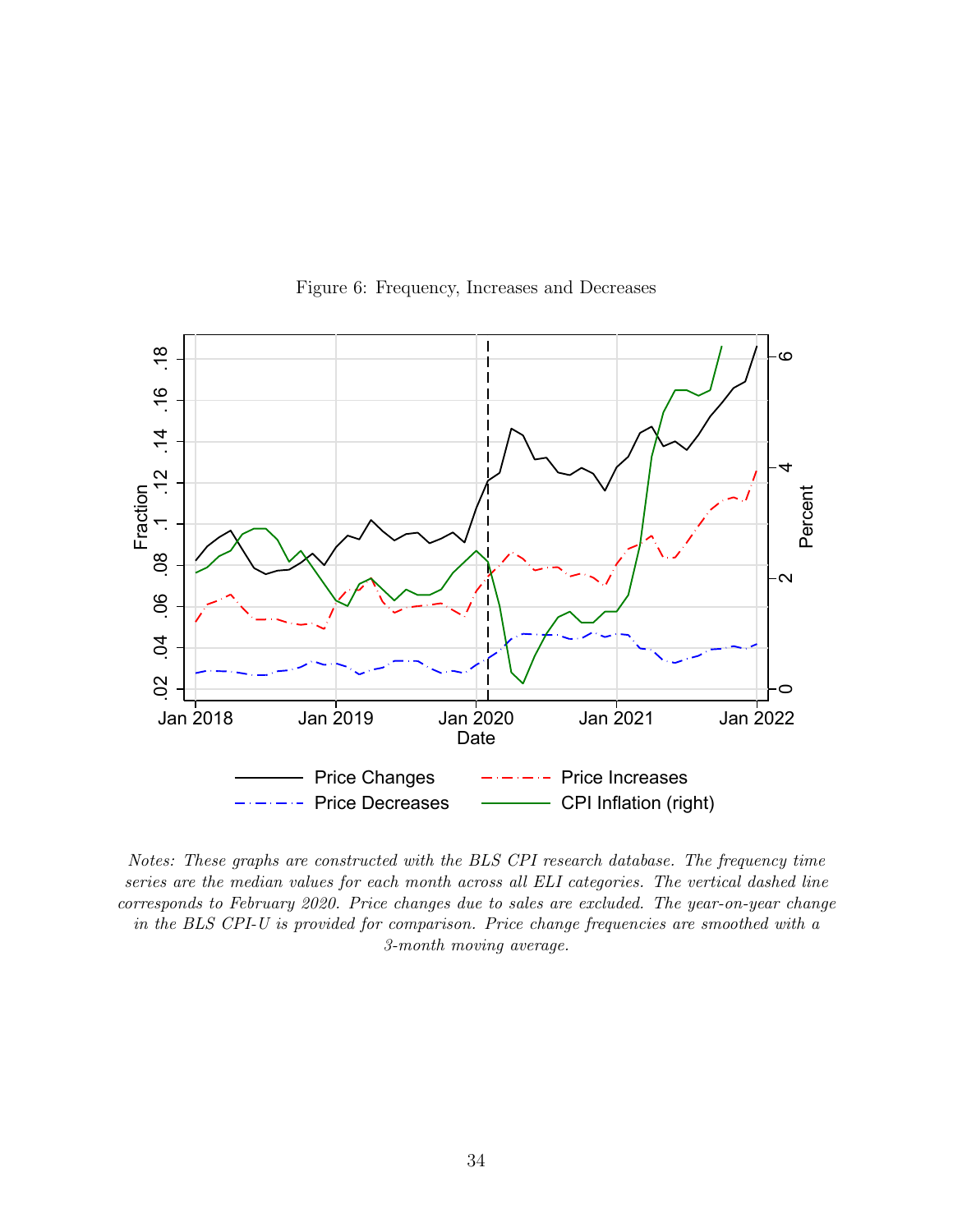<span id="page-35-0"></span>

Figure 7: Size, Increases and Decreases

Notes: These graphs are constructed with the BLS CPI research database. The size time series are the median values for each month across all ELI categories. The vertical dashed line corresponds to February 2020. Price changes due to sales are excluded. The year-on-year change in the BLS CPI-U is provided for comparison. Price change frequencies are smoothed with a 3-month moving average.